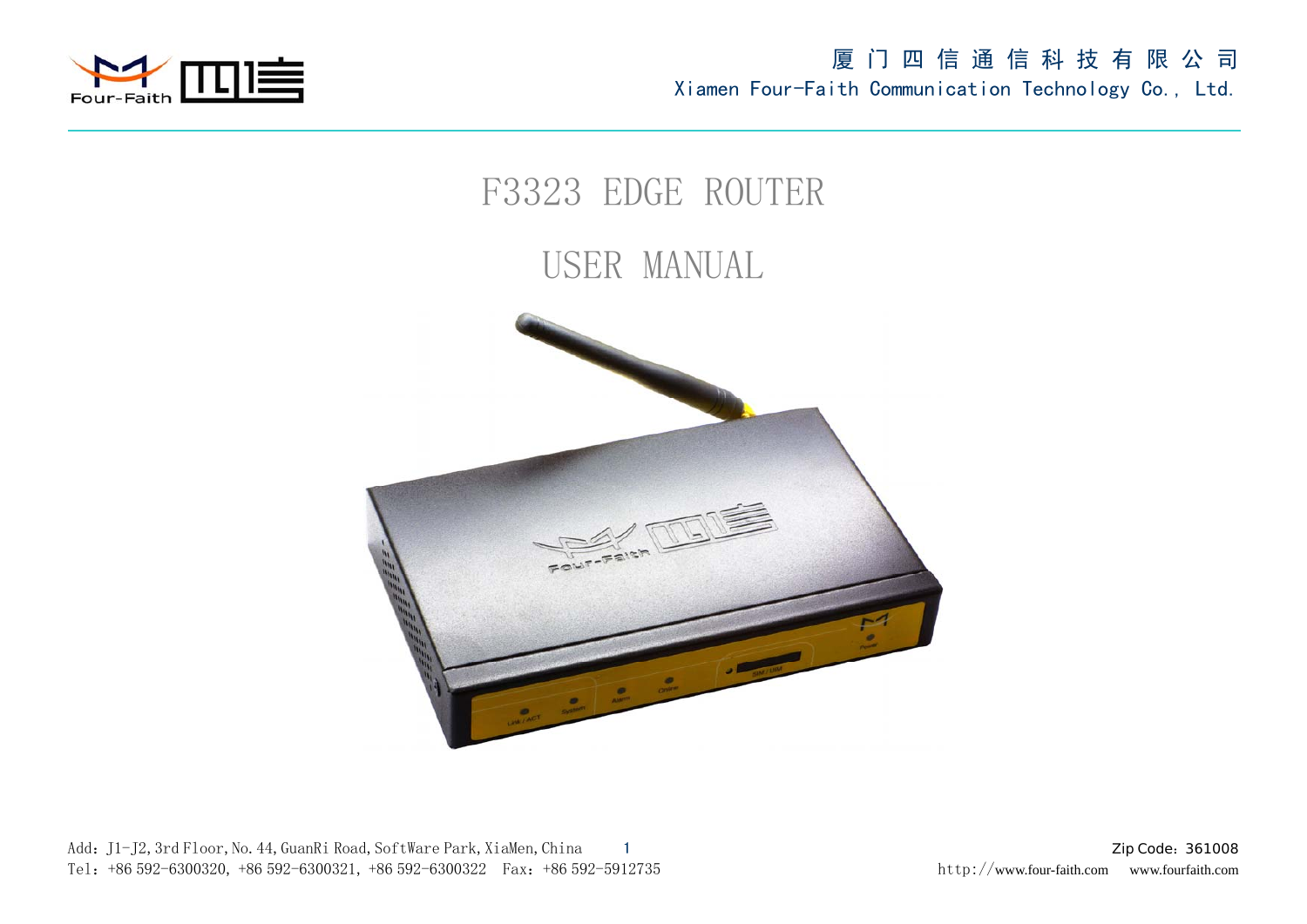

# **Contents**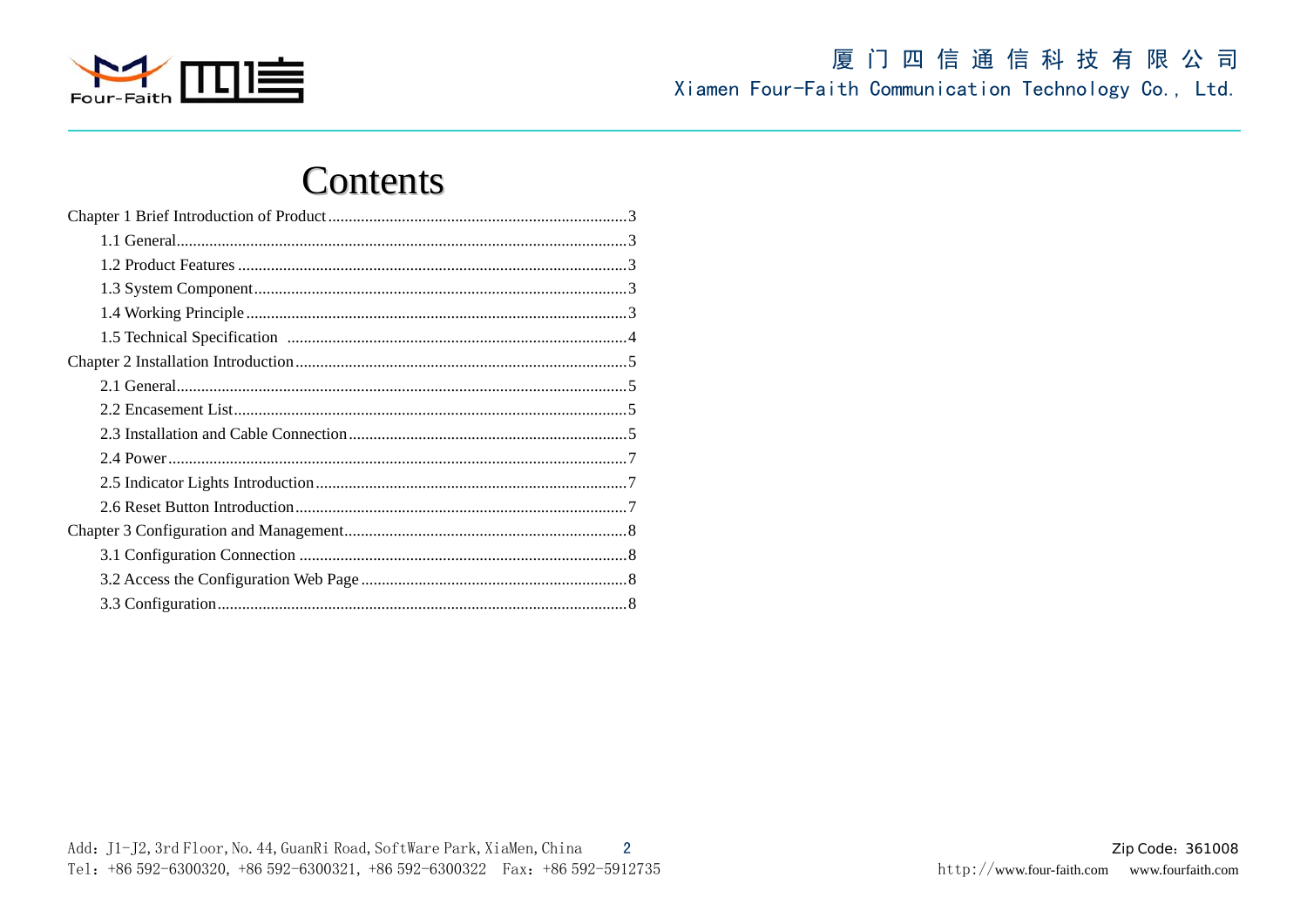

## **Chapter 1 Brief Introduction of Product**

## **1.1 General**

F3323 EDGE router is based on public EDGE network, and it provides customers with high speed, "always online", transparent data transfer channel. It has been widely used on finance, electric power, environment protection and transportation fields and so on. It also supports APN to meet the need of customers.

## **1.2 Product Features**

- $\leftrightarrow$ Support VPN tunnel, including PPTP and L2TP+IPSEC
- ✧ Support wireless video monitoring and dynamic picture transfer
- ✧ Industrial ARM9 CPU, 200M
- $\leftrightarrow$ Support multi protocols, such as TCP/IP, UDP, ICMP, SMTP, HTTP, POP3, OICQ, TELNET, FTP, SNMP, etc.
- $\leftrightarrow$  Support auto online keeping mechanism, including online detect, auto redial when offline to make router always online
- ✧ Support hardware and software WDT
- ✧ Support intellectual mode, enter into communication state automatically when powered
- ✧ Support several work modes
- ❖  $\div$  Wide range power input (DC 5~35V)
- $\leftrightarrow$ Convenient system configuration and maintenance interface (WEB or RS-232)
- ✧ Support multi OS, such as WINDOWS, LINUX, SCO UNIX etc.

## **1.3 System Component**

The router is composed of the following parts mainly:

- ✧ Industrial ARM9 CPU, 200M
- ✧ 16MB SDRAM & 4MB FLASH
- ❖ Industrial EDGE module

## **1.4 Working Principle**

The principle chart of the router is as following:

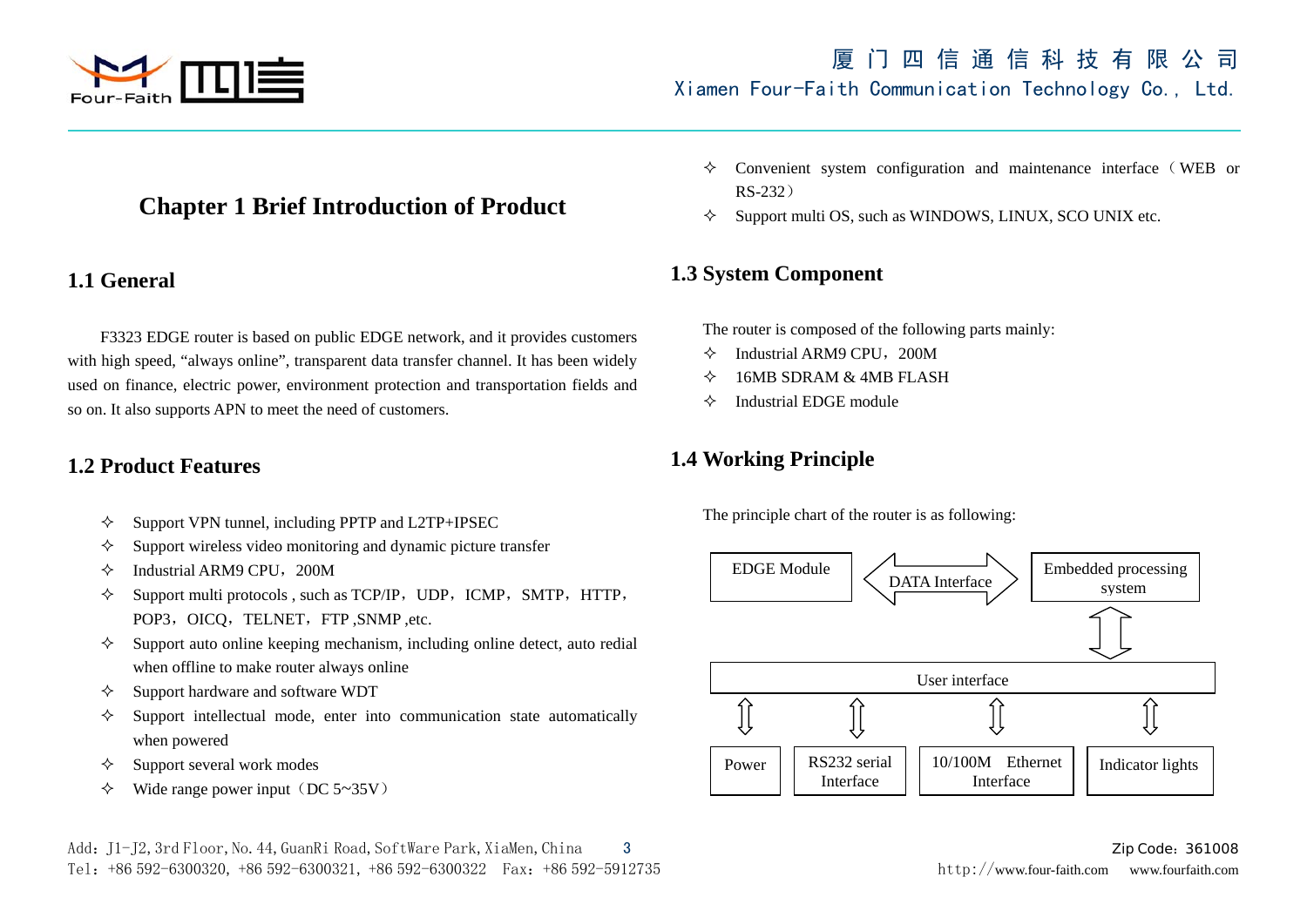

## **1.5 Technical Specification**

### **Wireless specification:**

- $\diamond$  GSM850/900/1800/1900MHz
- ♦ Multislot Class 10
- $\Diamond$  Mobile Station Class B
- $\rightsquigarrow$ Modulation and Coding Scheme MCS 1-9

### **Interface:**

- $\div$  10/100M Ethernet Port
- $\div$  RS232 serial port, rates: 110~230400bits/s
- $\diamondsuit$ Indicator lights: "Power", "Online", "Alarm", "System", "Link/ACT"
- ✧ Antenna interface: standard SMA female interface, 50 ohm
- $\rightsquigarrow$ SIM/UIM interface: standard user card interface
- $\diamondsuit$ Power interface: standard 3-PIN power jack
- ✧ Reset button: restore the router to its original factory default settings

### **Power supply:**

- $\div$  Standard power: DC 12V/1.5A
- $\div$  Power range: DC 5~35V

### **Others:**

- $\div$  Operation temperature:-25~+65 °C
- ✧ Storage temperature: -40~+85ºC
- ✧ Humidity: 95% (unfreezing)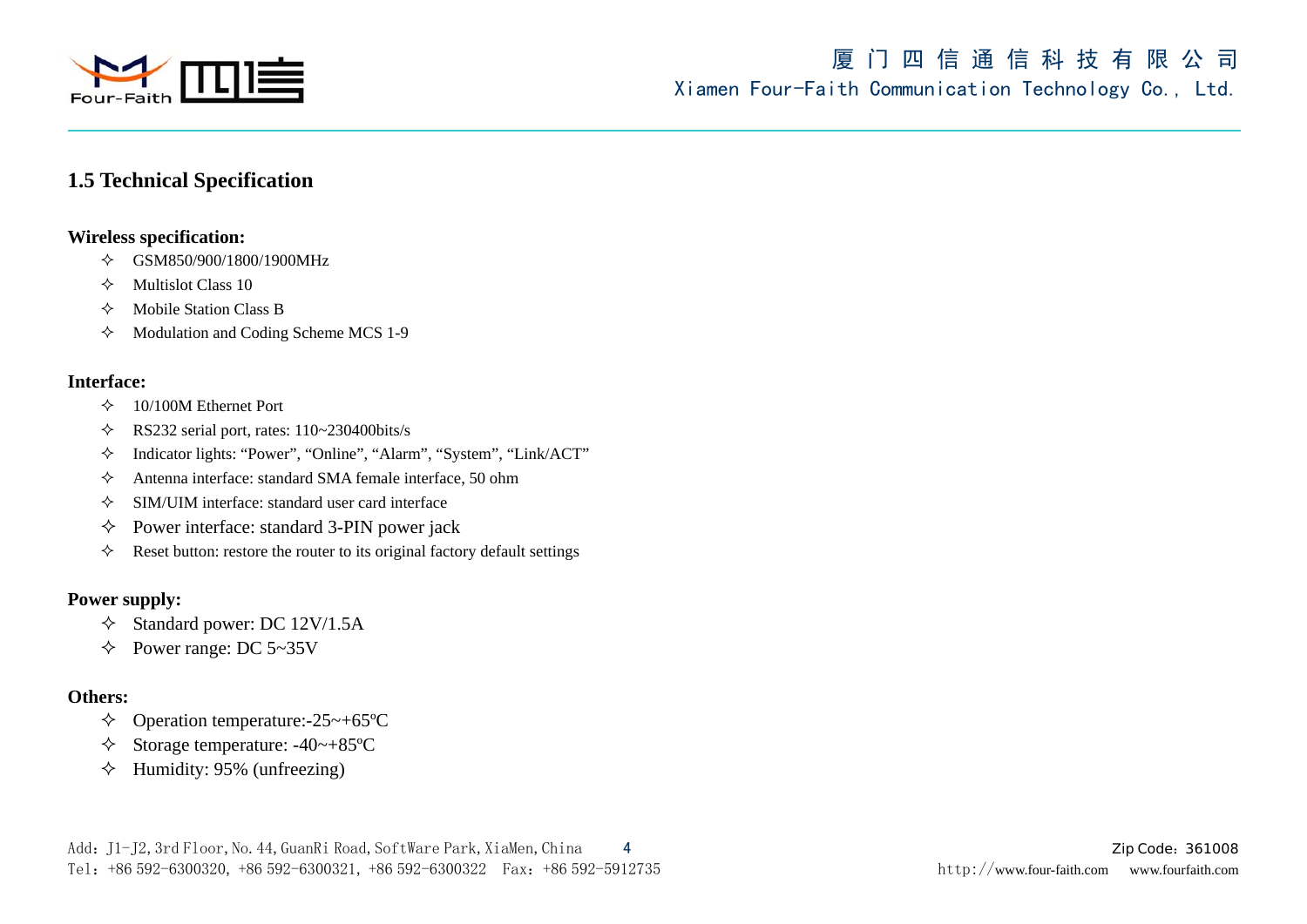

## **Chapter 2 Installation Introduction**

## **2.1 General**

The router must be installed correctly to make it work properly. Warning: Forbid to install the router when powered!

## **2.2 Encasement List**

| Name               | Quantity | Remark   |
|--------------------|----------|----------|
| Router host        |          |          |
| Antenna            | 1        |          |
| Network cable      |          |          |
| Console cable      |          | optional |
| Power adapter      | 1        |          |
| Manual CD          |          |          |
| Certification card | 1        |          |
| Maintenance card   |          |          |
| Stator             |          | optional |

### **2.3 Installation and Cable Connection**

**Dimension: (unit: mm)** 



### **Installation of SIM/UIM card:**

Firstly power off the router, and press the out button of the SIM/UIM card outlet with a needle object. Then the SIM/UIM card sheath will flick out at once. Put SIM/UIM card into the card sheath (Pay attention to put the side which has metal point outside), and insert card sheath back to the SIM/UIM card outlet.

**Warning:** Forbid to install SIM/UIM card when powered!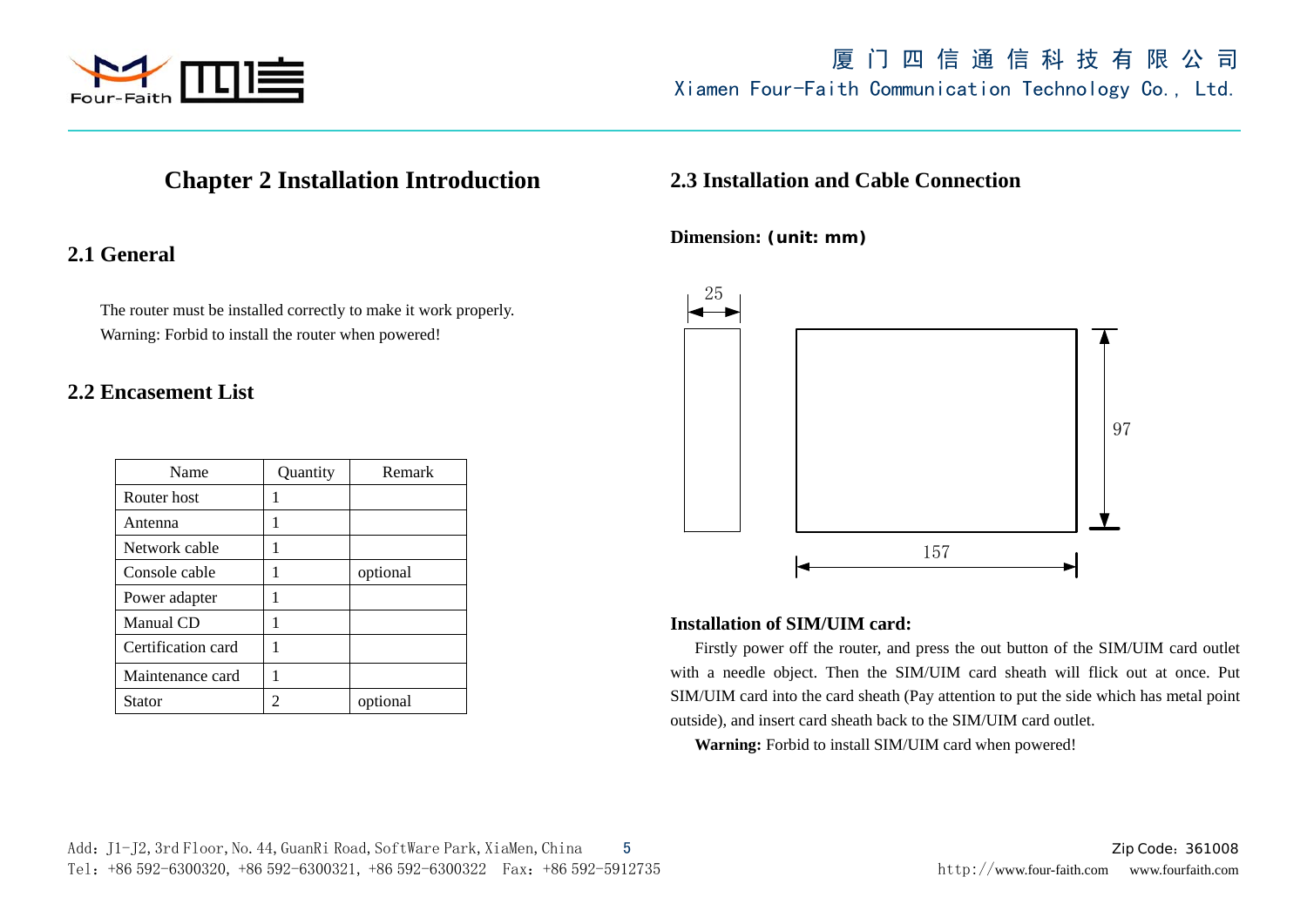

#### **Installation of antenna:**

Screw the SMA male pin of the antenna to the female SMA outlet of the router tightly. Warning: The antenna must be screwed tightly, or the signal quality of antenna will be influenced!

### **Installation of cable:**

The router supports RS232 interface and 10/100M Ethernet interface. These two interfaces both adopt RJ45 outlet and distinguish by the sign on panel. The sign of the RS232 interface is "Console" and the sign of the 10/100M Ethernet interface is "ETH".

The router is equipped with a network direct cable and a console cable (optional).

Insert one end of network direct cable into RJ45 outlet with sign "ETH" of the router, and insert the other end into the Ethernet interface of user's device. The signal connection of network direct cable is as follows:

| RJ45-1         | RJ45-2         |
|----------------|----------------|
| 1              | 1              |
| $\overline{2}$ | $\overline{2}$ |
| 3              | 3              |
| 4              | 4              |
| 5              | 5              |
| 6              | 6              |
| 7              | 7              |
| 8              | 8              |

Insert the RJ45 end of the console cable into the RJ45 outlet with sign "console" of the router, and insert the DB9F end of the console cable into the RS232 serial interface of user's device.

**Warning**: The network direct cable and the console cable mustn't be inserted

wrongly, or the router can't work properly.

The signal connection of the console cable is as follows:

| <b>RJ45</b>    | DB9F           |
|----------------|----------------|
|                | 8              |
| $\overline{2}$ | 6              |
| 3              | $\overline{2}$ |
| 4              | 1              |
| 5              | 5              |
| 6              | 3              |
| 7              | 4              |
| 8              |                |

The signal definition of the DB9F serial communication interface is as follows:

| Pin | RS232 signal name | The direction for Router |
|-----|-------------------|--------------------------|
|     |                   |                          |
| 1   | <b>DCD</b>        | output                   |
| 2   | <b>RXD</b>        | output                   |
| 3   | <b>TXD</b>        | input                    |
| 4   | <b>DTR</b>        | input                    |
| 5   | <b>GND</b>        |                          |
| 6   | <b>DSR</b>        | output                   |
| 7   | <b>RTS</b>        | input                    |
| 8   | ${\rm TTS}$       | output                   |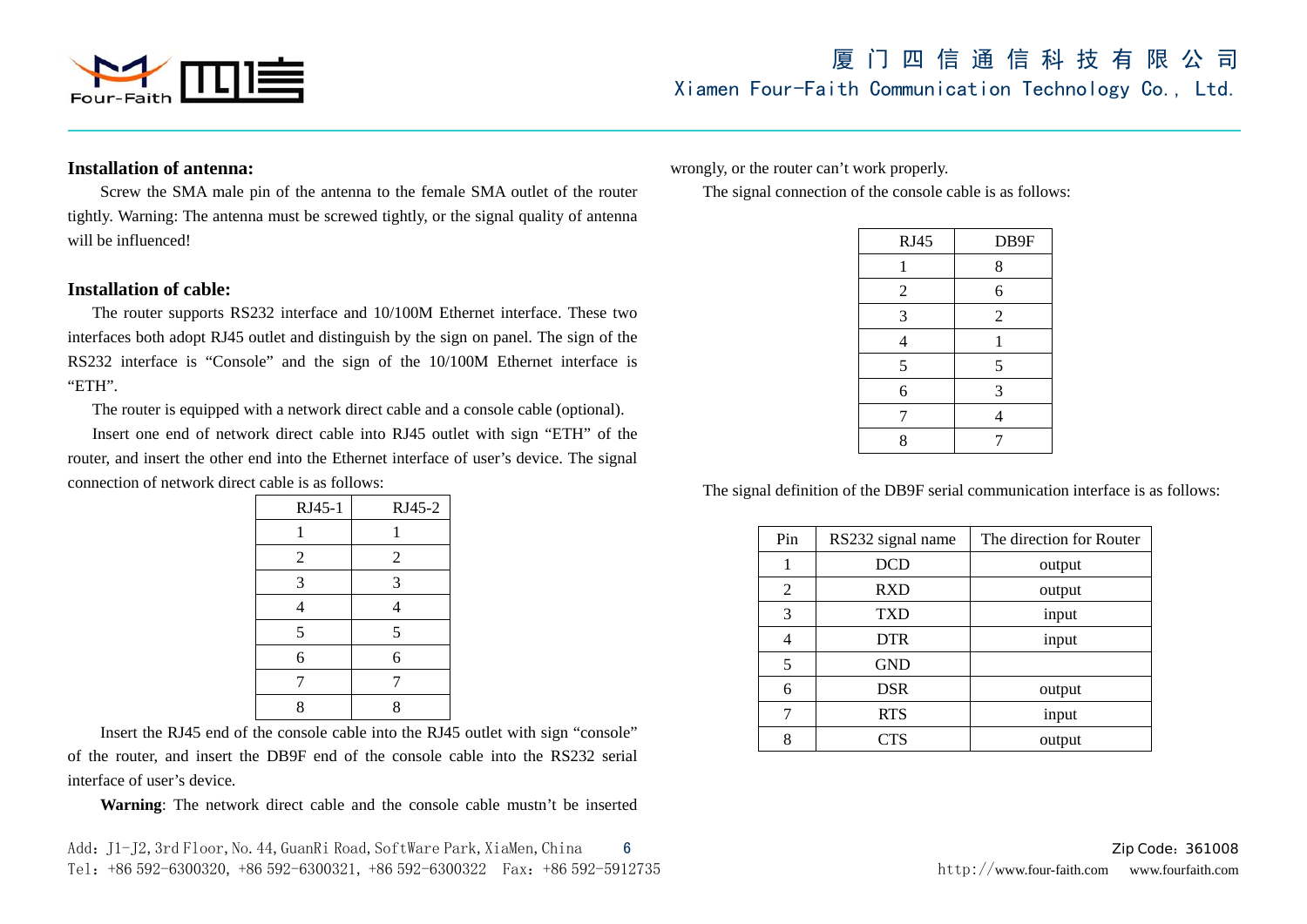

## **2.4 Power**

The power range of the router is DC 5 ~35V.

Warning: When we use other power, we should make sure that the power can supply power above 6W.

We recommend user to use the standard DC 12V/1.5A power.

## **2.5 Indicator Lights Introduction**

The router provides five indicator lights: "Power", "Online", "Alarm", "System", "Link/ACT".

| Indicator | <b>State</b>  | Introduction                                    |  |
|-----------|---------------|-------------------------------------------------|--|
| Light     |               |                                                 |  |
| Power     | <b>Bright</b> | Router is powered on                            |  |
|           | Dark          | Router is powered off                           |  |
| Online    | <b>Bright</b> | Router has logged on network                    |  |
|           | Dark          | Router hasn't logged on network                 |  |
| Alarm     | <b>Bright</b> | SIM/UIM card does not work or the signal of the |  |
|           |               | antenna is week                                 |  |
|           | Dark          | Router has not alarm                            |  |
| Sysetm    | Twinkle       | System works properly                           |  |
|           | Dark          | System does not work                            |  |
| Link/ACT  | Dark          | The interface of Ethernet hasn't been connected |  |
|           | Bright /      | The interface of Ethernet has been connected    |  |
|           | Twinkle       | /Communicating                                  |  |

Add: J1-J2, 3rd Floor, No. 44, GuanRi Road, SoftWare Park, XiaMen, China 7 Zip Contert and Table 201008 Zip Code: 361008 Tel: +86 592-6300320, +86 592-6300321, +86 592-6300322 Fax: +86 592-5912735 http://www.four-faith.com www.fourfaith.com

## **2.6 Reset Button Introduction**

The router has a "Reset" button to restore it to its original factory default settings. When user press the "Reset" button, the router will restore to its original factory default settings and restart automatically.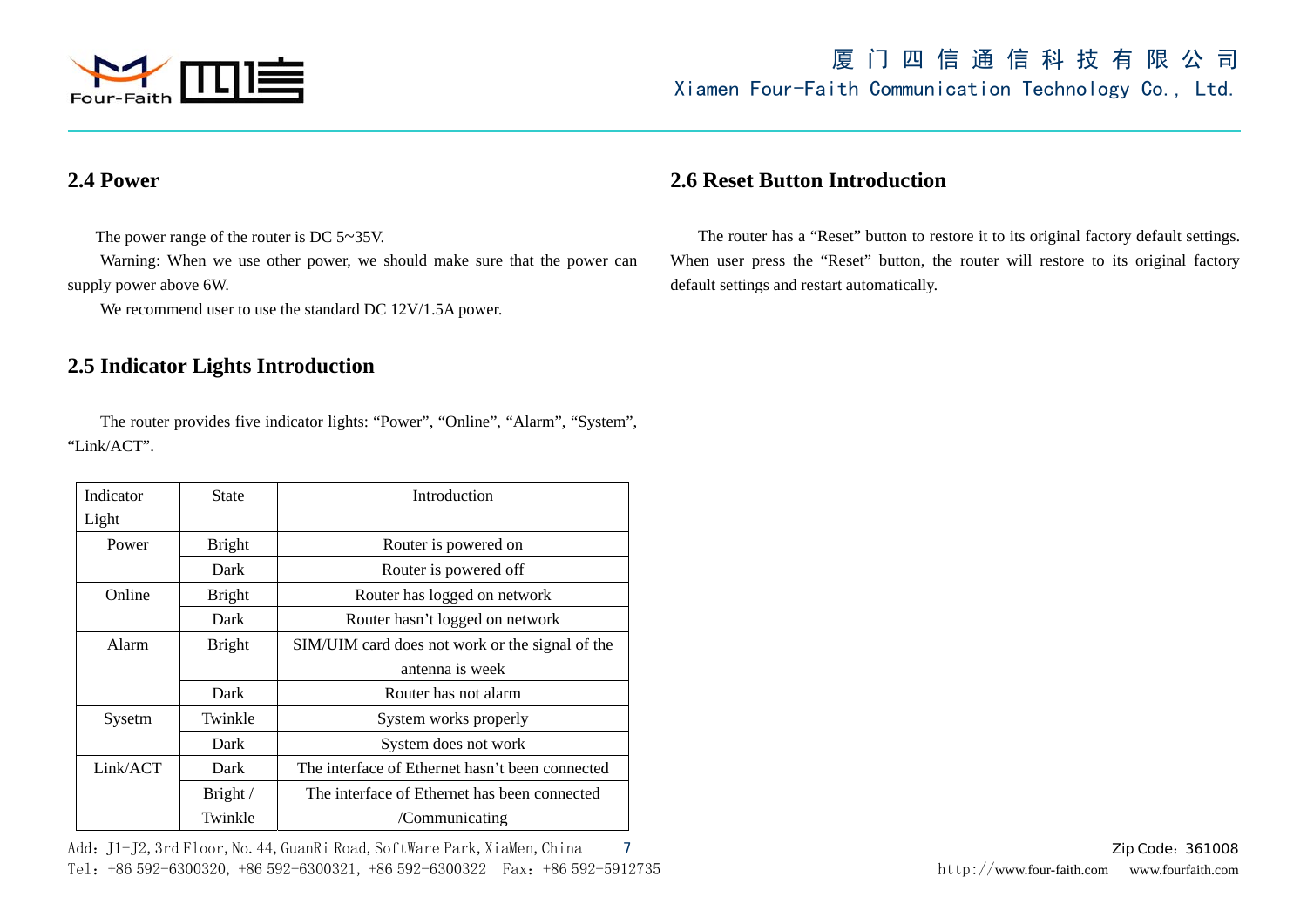

## **Chapter 3 Configuration and Management**

This chapter describes how to configure and manage the router.

### **3.1 Configuration Connection**

Before configuration, you should connect the router with your configuration PC with the supplied network cable. Plug the cable's one end into the LAN port (ETH) of the router, and another end into your configure PC's Ethernet port. The connection diagram is as following:



Please modify the IP address of PC as the same network segment address of the router, for instance, 192.168.1.9. Modify the mask code of PC as 255.255.255.0 and set the default gateway of PC as the router's IP address (192.168.1.2).

## **3.2 Access the Configuration Web Page**

Start a web browser and type 192.168.1.2 in the Address (URL) field (The Default IP Address of the Ethernet port is 192.168.1.2). It will prompt a login page. The default username and password are both "admin". Please input the username and password login to access the configuration pages.

|            | Authentication Required                                                                            |
|------------|----------------------------------------------------------------------------------------------------|
|            | A username and password are being requested by http://192.168.1.2. The site says: "Four-<br>Faith" |
| User Name: | l admin.                                                                                           |
|            | Password: 00000                                                                                    |
|            | Cancel<br>OΚ                                                                                       |

## **3.3 Configuration**

#### **3.3.1 Welcome**

The "Welcome" page will give some contact information, if you have any question or problem, please contact us.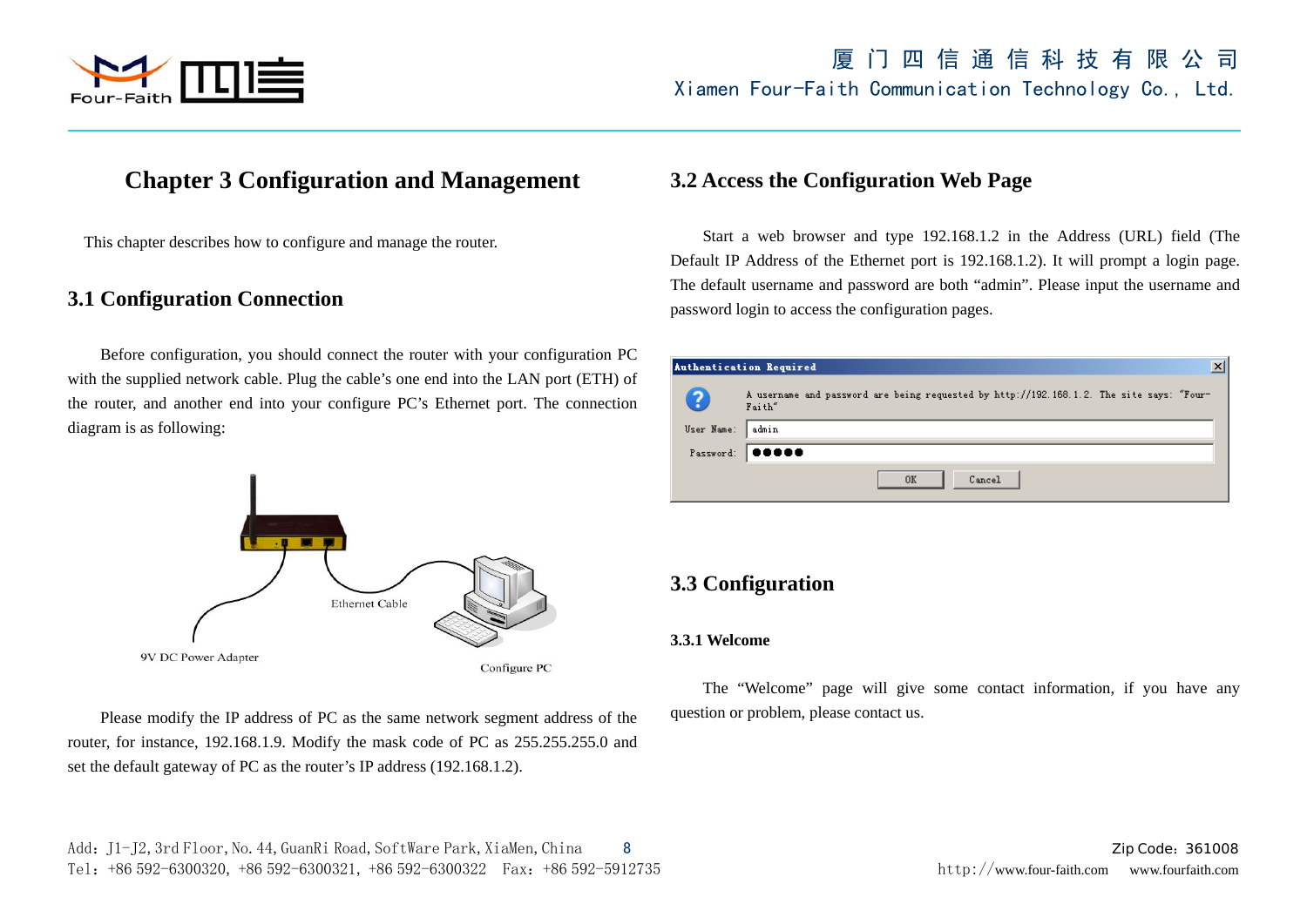

| <b>S</b> Bouter - Bozilla Firefox                                                                                                                                                                                                                                                                                                                                                                                                                        |                                                                                                         | F                                                                                    |
|----------------------------------------------------------------------------------------------------------------------------------------------------------------------------------------------------------------------------------------------------------------------------------------------------------------------------------------------------------------------------------------------------------------------------------------------------------|---------------------------------------------------------------------------------------------------------|--------------------------------------------------------------------------------------|
| Edit View<br>File<br>History                                                                                                                                                                                                                                                                                                                                                                                                                             | Bookmarks Tools Help                                                                                    |                                                                                      |
| $C \times C$                                                                                                                                                                                                                                                                                                                                                                                                                                             | http://192.168.1.2/index.html                                                                           | $\boxed{\mathbf{G}}$ + Google<br>₽<br>☆ ☆                                            |
| Four-Faith                                                                                                                                                                                                                                                                                                                                                                                                                                               | <b>Wireless Mobile Router</b><br>GPRS/CDMA/EDGE/WCDMA/HSDPA/TD-SCDMA                                    |                                                                                      |
| Welcome<br>Welcome<br><b>Basic Setup</b><br><b>WAN Settings</b><br><b>LAN Settings</b><br><b>Fire Wall</b><br><b>NAT</b><br><b>DMZ</b><br><b>Filter</b><br><b>Static Routes</b><br><b>Maintenance</b><br><b>Router Status</b><br><b>Backup Settings</b><br><b>Load Default</b><br><b>Set Password</b><br>Logs<br>Misc<br><b>VPN</b><br><b>PPTP</b><br>L <sub>2</sub> TP<br><b>Applications</b><br><b>Dynamic DNS</b><br><b>Serial Settings</b><br>Logout | Welcome to Four-Faith Web Config Pages<br>http://www.four-faith.com<br>+86-592-6300320, +86-592-6300321 | Welcome<br>Thanks for your choice of our product,Any<br>question please contact us I |
| Done                                                                                                                                                                                                                                                                                                                                                                                                                                                     |                                                                                                         |                                                                                      |

#### **3.3.2 WAN Settings**

This page is used to configure the Internet access parameters.

#### **WAN Wireless**

| <b>WAN Wireless</b> |       |  |
|---------------------|-------|--|
| UserName            |       |  |
| Password            |       |  |
| Call Center         | ***1# |  |
| APN                 |       |  |

UserName: username used to login your ISP(Internet Service Provider) Password: password used to login your ISP Call Center: The dial number of your ISP APN: The access point name of your ISP

#### Internet IP Address

#### **Internet IP Address**

© Get Dynamically From ISP

O Use Static IP Address

 Normally, The Internet IP Address of the router is allocated by the ISP automatically, you can also fix this address if the ISP agree.

Domain Name Server (DNS) Address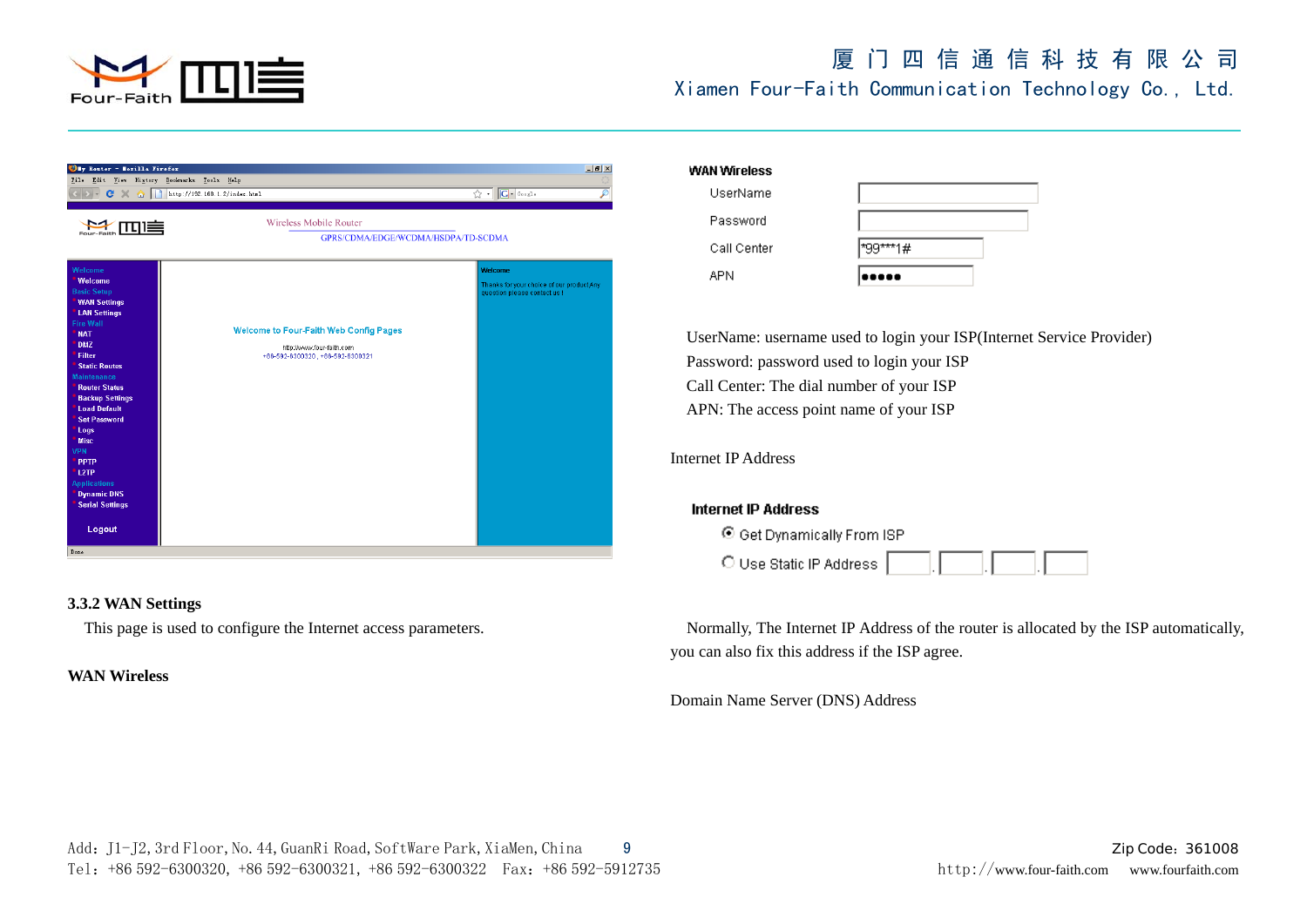

#### Domain Name Server (DNS) Address

© Get Automatically From ISP

#### O Use These DNS Servers

| Primary DNS   | 1202 | $\frac{1}{2}$ 101 $\frac{1}{2}$ 103 |  |
|---------------|------|-------------------------------------|--|
| Secondary DNS | 1202 | 101                                 |  |

Normally, the Domain Name Server (DNS) Address of the router is allocated by the ISP automatically. You can also use your own DNS address. If you want to use your own DNS, please make sure the DNS address you configured is usable and stable.

#### Keep Online Detection

#### **Keep Online Detection**



 This function is used to detect whether the Internet connection is active, if you set it and when the router detect the connection is inactive ,it will redial to you ISP immediately to make the connection active.

#### Detection Method:

None: do not set this function

Add: J1-J2, 3rd Floor, No. 44, GuanRi Road, SoftWare Park, XiaMen, China 10 Zip Code:361008 Ping: Send ping packet to detect the connection, when choose this method, you

Tel:+86 592-6300320, +86 592-6300321, +86 592-6300322 Fax:+86 592-5912735 http://www.four-faith.com www.fourfaith.com

should also configure "Detection Interval", "Primary Detection Server IP" and "Backup Detection Server IP" items.

- Route: Detect connection with route method, when choose this method, you should also configure "Detection Interval", "Primary Detection Server IP" and "Backup Detection Server IP" items.
- PPP: Detect connection with PPP method, when choose this method, you should also configure "Detection Interval" item.

Detection Interval: The time interval between two detections, unit is second

Primary Detection Server IP: The server used to response the router's detection packet. This item is only valid for method "Ping" and "Route".

Backup Detection Server IP: The server used to response the router's detection packet. This item is valid for method "Ping" and "Route".

Note: When you choose the "Route" or "Ping" method, it's quite important to make sure that the "Primary Detection Server IP" and "Backup Detection Server IP" are usable and stable, because they have to response the detection packet frequently.

#### **3.3.3 LAN Settings**





IP Address: the LAN port IP Address.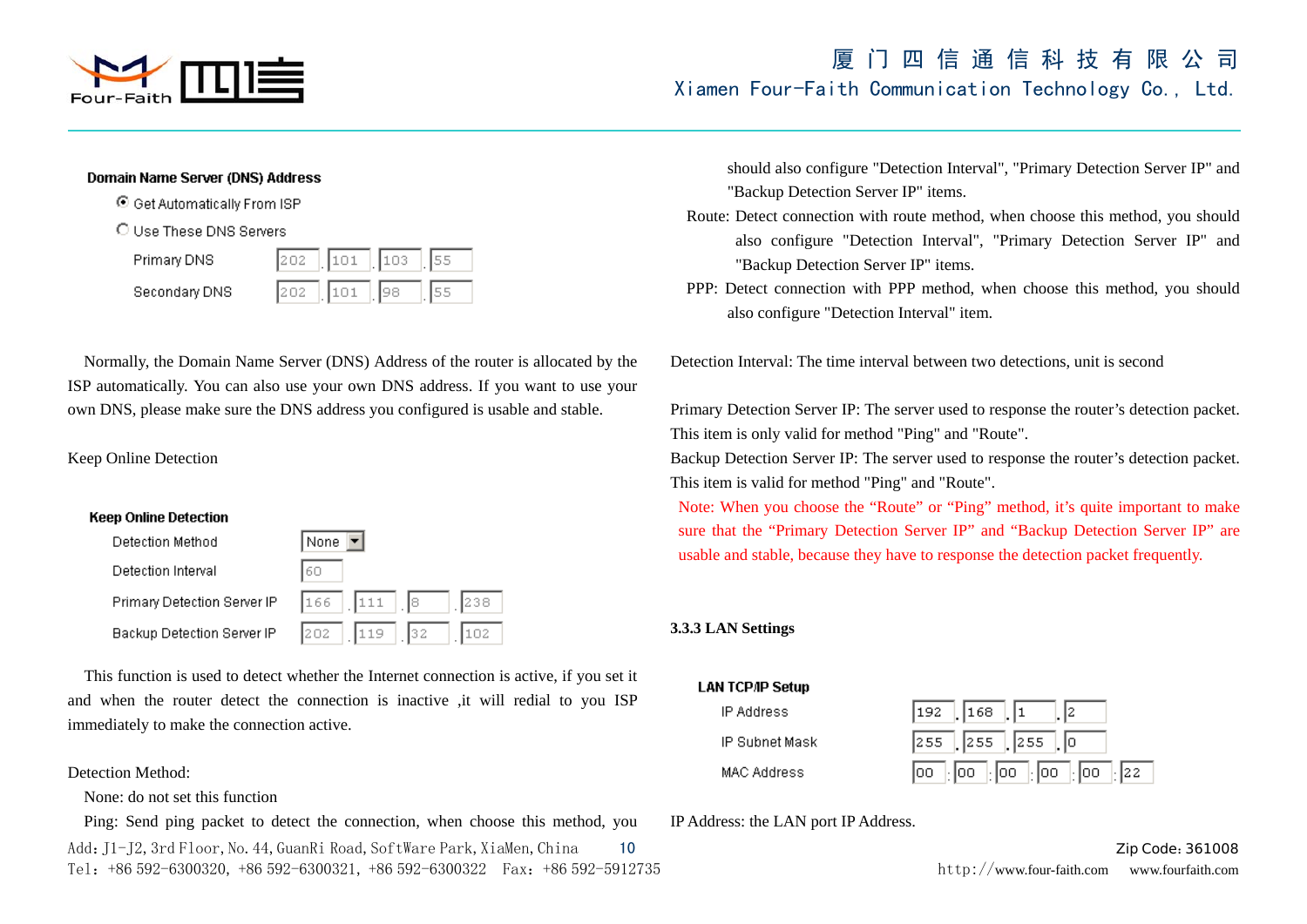

Note: If you change the LAN IP Address, you have to reboot the router to make it valid.

IP Subnet Mask: the LAN port subnet mask.

MAC Address: the LAN port Ethernet MAC Address

### ☑ Use Router as DHCP Server

| Starting IP Address |               |     |
|---------------------|---------------|-----|
| Ending IP Address   | $192$ 168 $1$ | 254 |

Use Router as DHCP Server: Enable or disable the router work as a DHCP server.

Starting IP Address: The starting IP Address of the DHCP server's Address pool Ending IP Address: The ending IP Address of the DHCP server's Address pool

### **3.3.4 NAT**

 The router causes your entire local network to appear as a single machine to the Internet, You can make a local server visible and available to the Internet, This is done using the NAT ( Network Address Translation). The NAT configuration page is as following:

#### Add a NAT item

#### Add NAT frems



Service Name: This NAT item's name

Service Type: The protocol type of the target packet

Outside Starting Port: The target packet's destination port

 Inside Start Port: The destination port of packet which has been processed by the NAT module.

 Port Numbers: Port numbers which will be processed by the router. Server IP Address: Local server IP Address.

#### Example:

Configure an item as following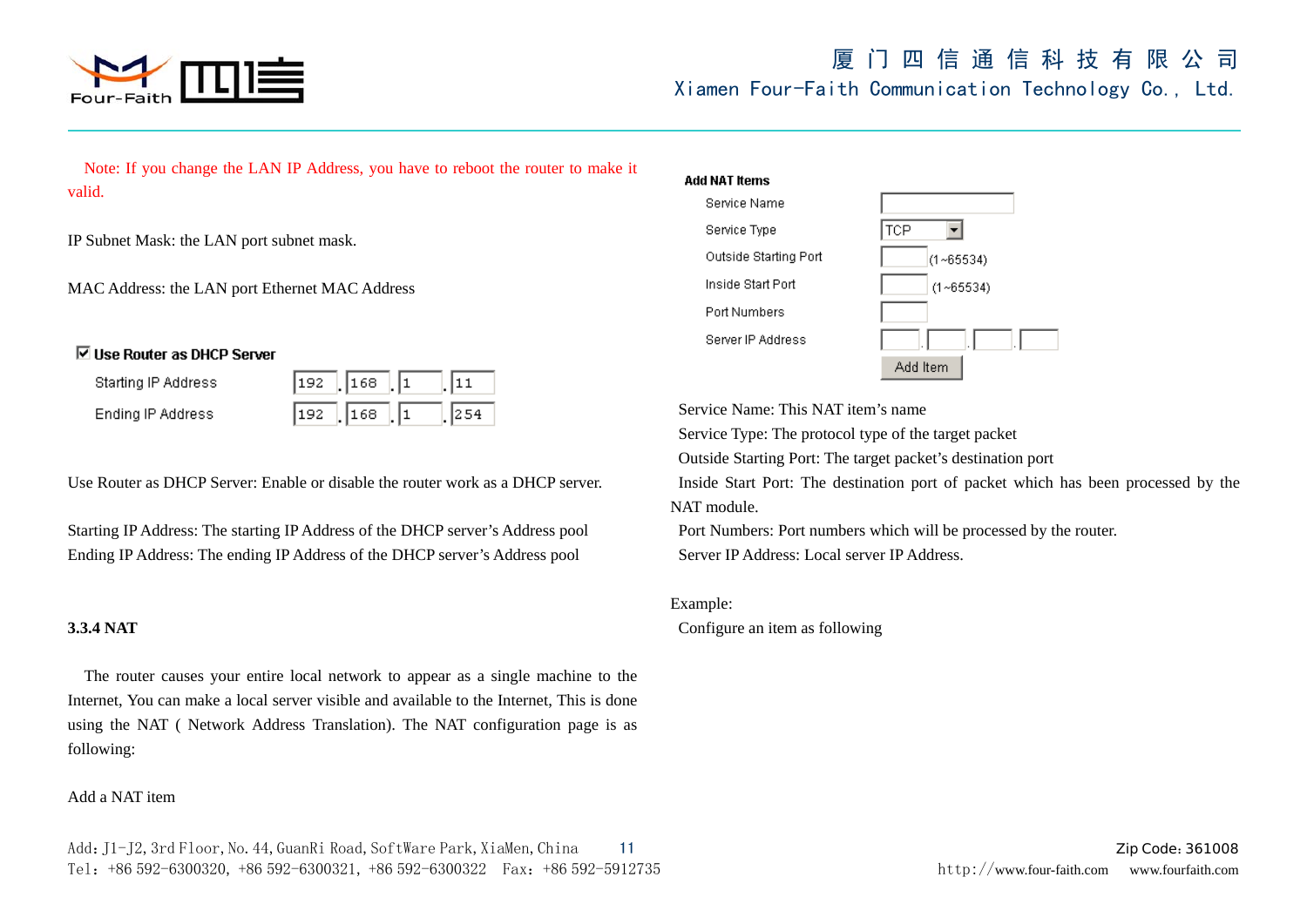

| Add NAT Items         |                         |
|-----------------------|-------------------------|
| Service Name          | my_nat1                 |
| Service Type          | <b>TCP</b>              |
| Outside Starting Port | 5001<br>$(1 - 65534)$   |
| Inside Start Port     | 5001<br>$(1 - 65534)$   |
| Port Numbers          | lз                      |
| Server IP Address     | 192<br>168<br>249<br>11 |
|                       | Add Item                |

Once adding it, The custom NAT items table will displays this item

#### **Custom NAT Items**

|  |  |         |             |      | Choose; Service Name Cutside Start PortInside Start PortIPort Numbers   Server IP Address | <b>Protocol</b> |
|--|--|---------|-------------|------|-------------------------------------------------------------------------------------------|-----------------|
|  |  | mv nat1 | 5001        | 5001 | 192.168.1.249                                                                             | TCP             |
|  |  |         | Delete Item |      |                                                                                           |                 |

This item will make the router process packet with the destination port from 5001  $\sim$ 5003 (total 3 port numbers), after processed by the NAT module, the destination port will be  $5001 \sim 5003$  correspondingly and the packet will be sent to host 192.168.1.249.

#### Delete a NAT item

To delete a NAT item, you should choose this item and press "Delete Item" button.

#### **3.3.5 DMZ**

Add: J1-J2, 3rd Floor, No. 44, GuanRi Road, SoftWare Park, XiaMen, China 12 Zip Code:361008 Tel:+86 592-6300320, +86 592-6300321, +86 592-6300322 Fax:+86 592-5912735 http://www.four-faith.com www.fourfaith.com Incoming traffic from the Internet is normally discarded by the router unless the

traffic is a response to one of your local computers or a service that you have configured in the NAT page. Instead of discarding traffic for services you have not defined, you can have it forwarded to one computer on your network. This computer is called the Default DMZ Server.

| Enable DMZ |  |
|------------|--|
| DMZ IP     |  |

|  | Enable $\,\odot$ Disable |  |  |
|--|--------------------------|--|--|
|  |                          |  |  |

Enable DMZ: Enable or disable DMZ function. DMZ IP: DMZ server IP Address.

#### **3.3.6 Filter**

 To block some packets getting Internet access or block some Internet packets getting local network access, you can configure filter items to block these packets.

#### Packet Filter

Packet filter function is realized based on IP address or port of packets.

**Enable Packet Filter** Policy

| $\bigcirc$ Enable $\bigcirc$ Disable |  |
|--------------------------------------|--|
| Discard The Following                |  |
|                                      |  |

Enable Packet Filter: Enable or disable "packet filter" function Policy: The filter rule's policy, you can choose the following options

Apply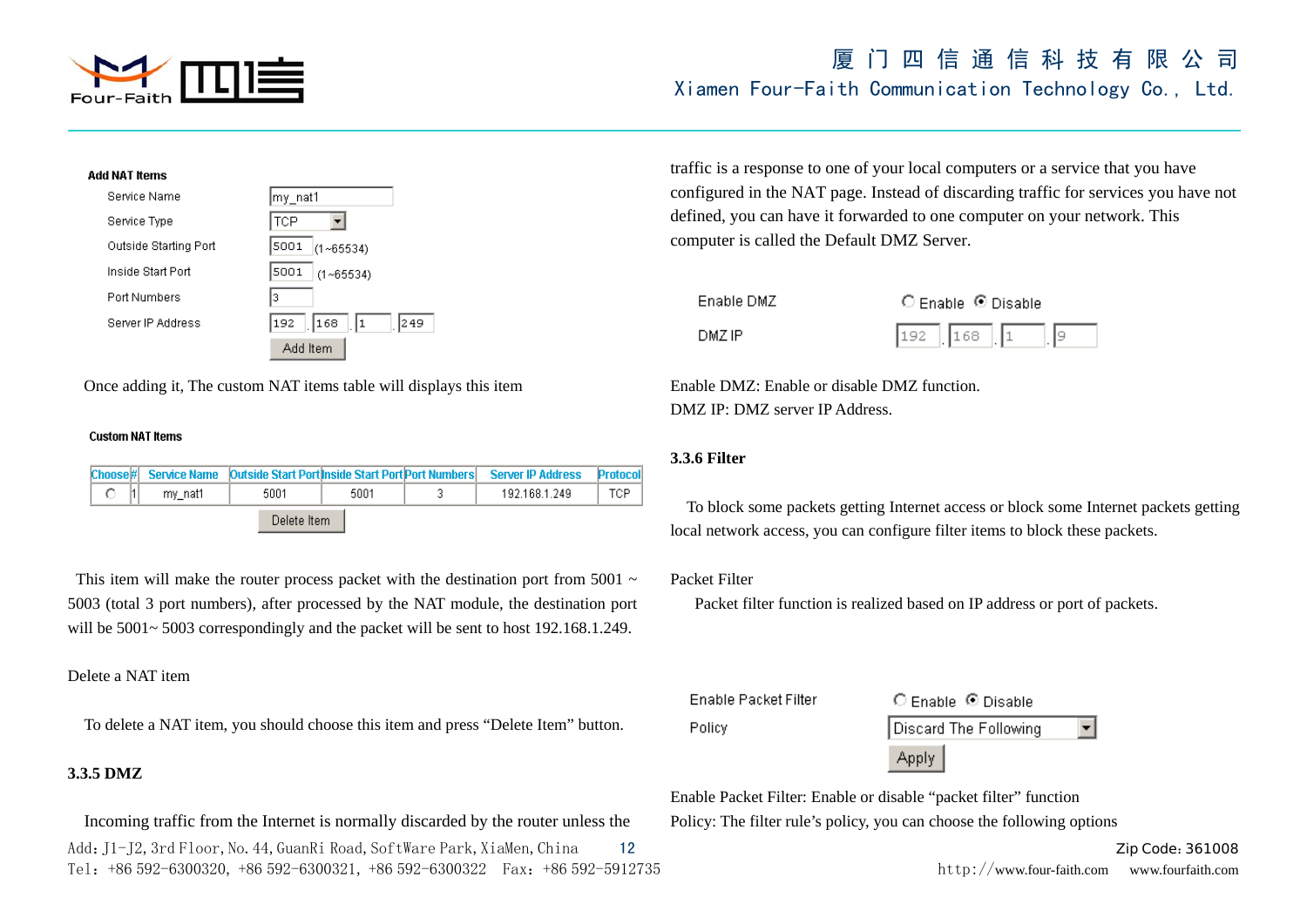

- Discard The Following--Discard all packets matched the custom filter rules, Accept all other packets
- Only Accept The Following--Accept all packets matched the custom filter rules, Discard all other packets

#### Add Filter Item

#### **Add Filter Item**



#### Direction

input: packet from WAN to LAN output: packet from LAN to WAN

Protocol: packet protocol type

Source Port: packet's source port

### Source IP: packet's source IP address

Destination IP: packet's destination IP address

#### Note:

"Source Port" ,"Destination Port" ,"Source IP" ,"Destination IP" could not be all empty ,you have to input at least one of these four parameters.

#### Example:

 If want to block local network PC 192.168.1.249 telnet(TCP port 23) to any other Internet Address ,the filter item could be configured as following:

#### **Add Filter Item** Direction output  $\blacktriangleright$ Protocol **TCP**  $\overline{\phantom{a}}$ Source Port  $(1 - 65534)$ **Destination Port** l2з  $(1 - 65534)$ Source IP 192  $|168|$ | |1 249 Destination IP Add Item

The following is the configured filter item:

#### Destination Port: packet's destination port

Add: J1-J2, 3rd Floor, No. 44, GuanRi Road, SoftWare Park, XiaMen, China 13 Zip Code:361008 Tel:+86 592-6300320, +86 592-6300321, +86 592-6300322 Fax:+86 592-5912735 http://www.four-faith.com www.fourfaith.com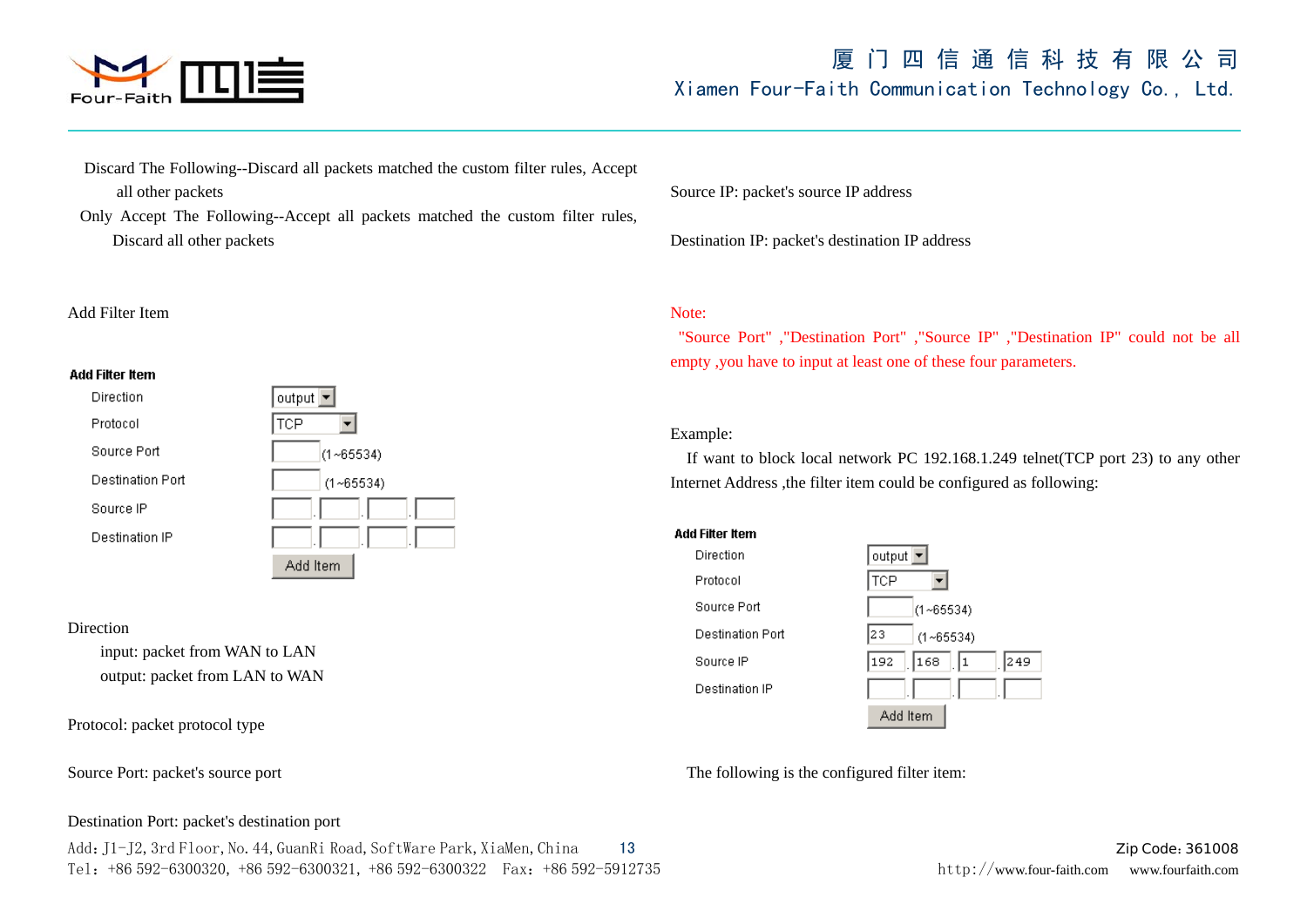

| Choose <sup>#</sup><br><b>Source IP</b><br>0.<br>192.168.1.249                                 | Source Port              | <b>Destination IP</b>                                | <b>Destination Port Direction Protocol</b><br>23<br>output | TCP                                                                                                                                                                                                                                                                                                                                                                                                               | MAC Address: The MAC Address applied to this MAC Restrict item.  |  |  |  |
|------------------------------------------------------------------------------------------------|--------------------------|------------------------------------------------------|------------------------------------------------------------|-------------------------------------------------------------------------------------------------------------------------------------------------------------------------------------------------------------------------------------------------------------------------------------------------------------------------------------------------------------------------------------------------------------------|------------------------------------------------------------------|--|--|--|
|                                                                                                | Delete Item              |                                                      |                                                            | <b>3.3.7 Static Routes</b>                                                                                                                                                                                                                                                                                                                                                                                        |                                                                  |  |  |  |
| <b>MAC</b> Restrict<br>This filter function is based on the Ethernet MAC address.              |                          |                                                      |                                                            | Static Routes provide additional routing information to your router. Under normal<br>circumstances, the router has adequate routing information after it has been configured<br>for Internet access, and you do not need to configure additional static routes. You must<br>configure static routes only for unusual cases such as configured VPN tunnel or<br>multiple IP subnets located on your local network. |                                                                  |  |  |  |
| <b>Enable MAC Restrict</b><br>Policy                                                           |                          | $O$ Enable $\Theta$ Disable<br>Discard The Following | ▾                                                          | <b>Static Routes</b>                                                                                                                                                                                                                                                                                                                                                                                              |                                                                  |  |  |  |
|                                                                                                |                          | <b>Apply</b>                                         |                                                            |                                                                                                                                                                                                                                                                                                                                                                                                                   | <b>Name</b><br><b>Destination</b><br>#<br><b>Mask</b><br>Gateway |  |  |  |
| Enable MAC Restrict: Enable or disable MAC Restrict function                                   |                          |                                                      |                                                            |                                                                                                                                                                                                                                                                                                                                                                                                                   | Delete<br>Add                                                    |  |  |  |
| Policy:<br>Discard The Following -- Discard all packets matched the custom MAC Restrict rules, | Accept all other packets |                                                      |                                                            | Press "Add" button to start add a custom static route:                                                                                                                                                                                                                                                                                                                                                            |                                                                  |  |  |  |
| Only Accept The Following -- Accept all packets matched the custom MAC Restrict                |                          | rules, Discard all other packets                     |                                                            |                                                                                                                                                                                                                                                                                                                                                                                                                   |                                                                  |  |  |  |
| <b>MAC Address</b>                                                                             | Add Item                 |                                                      |                                                            |                                                                                                                                                                                                                                                                                                                                                                                                                   |                                                                  |  |  |  |
| Add: J1-J2, 3rd Floor, No. 44, GuanRi Road, SoftWare Park, XiaMen, China                       |                          |                                                      |                                                            | Zip Code: 361008                                                                                                                                                                                                                                                                                                                                                                                                  |                                                                  |  |  |  |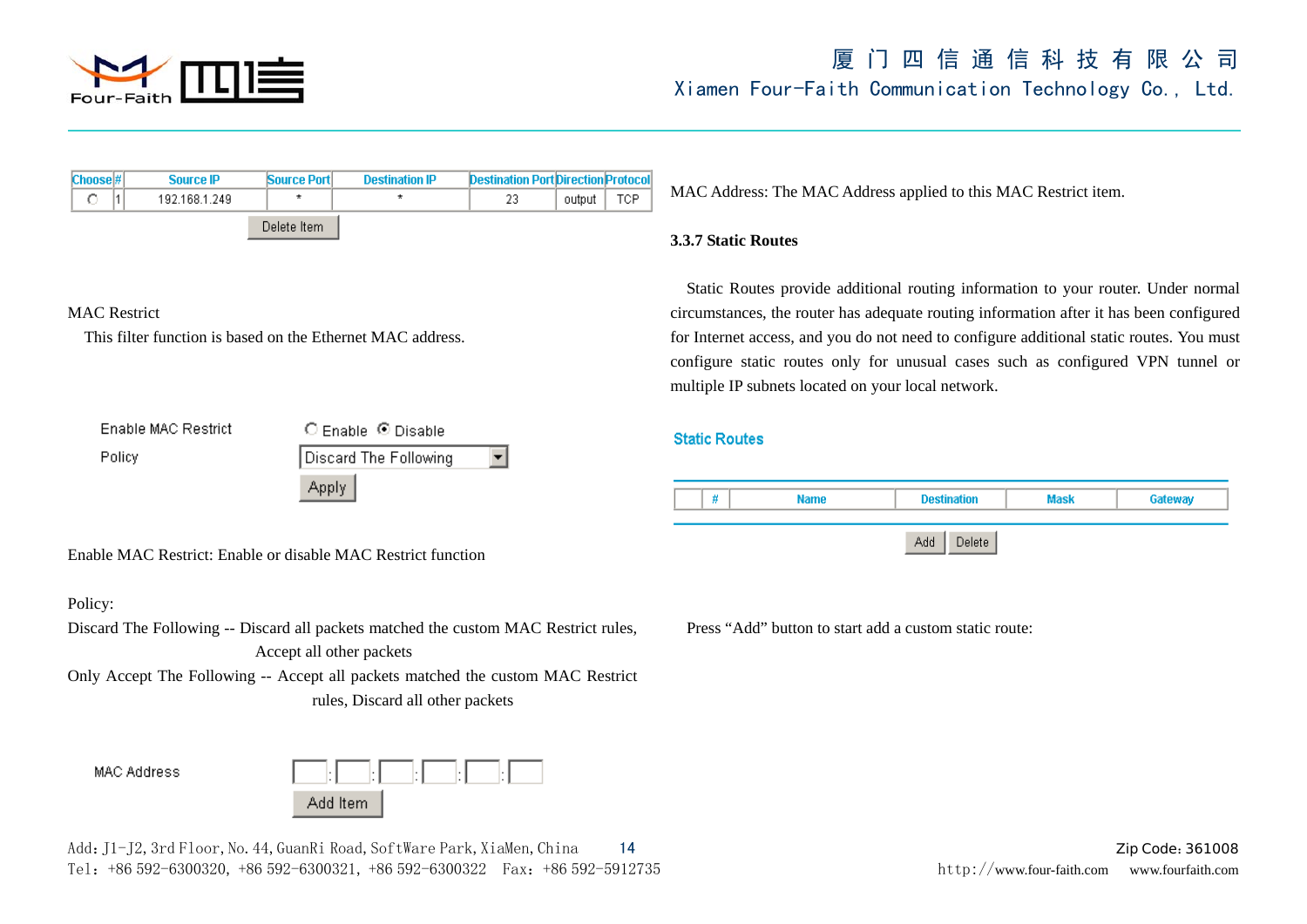

#### **Static Routes**

| Route Name<br><b>Destination IP Address</b><br>IP Subnet Mask | ٠       |
|---------------------------------------------------------------|---------|
| Gateway IP Address<br>Metric                                  | ٠<br>Iз |
|                                                               | Cancel  |

#### **System**

Account Name Firmware Version Module Type

admin V-1.0:2008-10-31 12:12:00 SIEMENS MODULE

Account Name: The username to login the router. Firmware Version: Software version information Module Type: The wireless module used to get the Internet access

#### **Internet Port**

| Status             | online         |
|--------------------|----------------|
| IP Address         | 10.95.208.253  |
| Gateway            | 10.64.64.64    |
| Domain Name Server | 211.138.151.16 |
|                    | 211.136.18.171 |

 Status: the current Internet access status At State --- System is initialize the module Dialing --- System is dialing to ISP Online --- System has got Internet access

IP Address: The local Internet IP Address

Gateway: The ISP gateway IP Address

Domain Name Server: The Domain Name Server (DNS) IP Address.

Route Name: This static route's name, It is for identification purpose only Destination IP Address: The packet's destination IP Address IP Subnet Mask: The subnet mask for this destination, If the destination is a single host, please input 255.255.255.255 Gateway IP Address: The gateway IP Address of this packet.

Metric: A number between 1 and 15, It represents the number of routers between your network and the destination. Usually, a setting of 2 or 3 works

 If you want to delete one custom static route, choose this item and press "Delete" button.

#### **3.3.8 Router Status**

This page displays the router's status information.

Add: J1-J2, 3rd Floor, No. 44, GuanRi Road, SoftWare Park, XiaMen, China 15 Zip Code:361008 Tel:+86 592-6300320, +86 592-6300321, +86 592-6300322 Fax:+86 592-5912735 http://www.four-faith.com www.fourfaith.com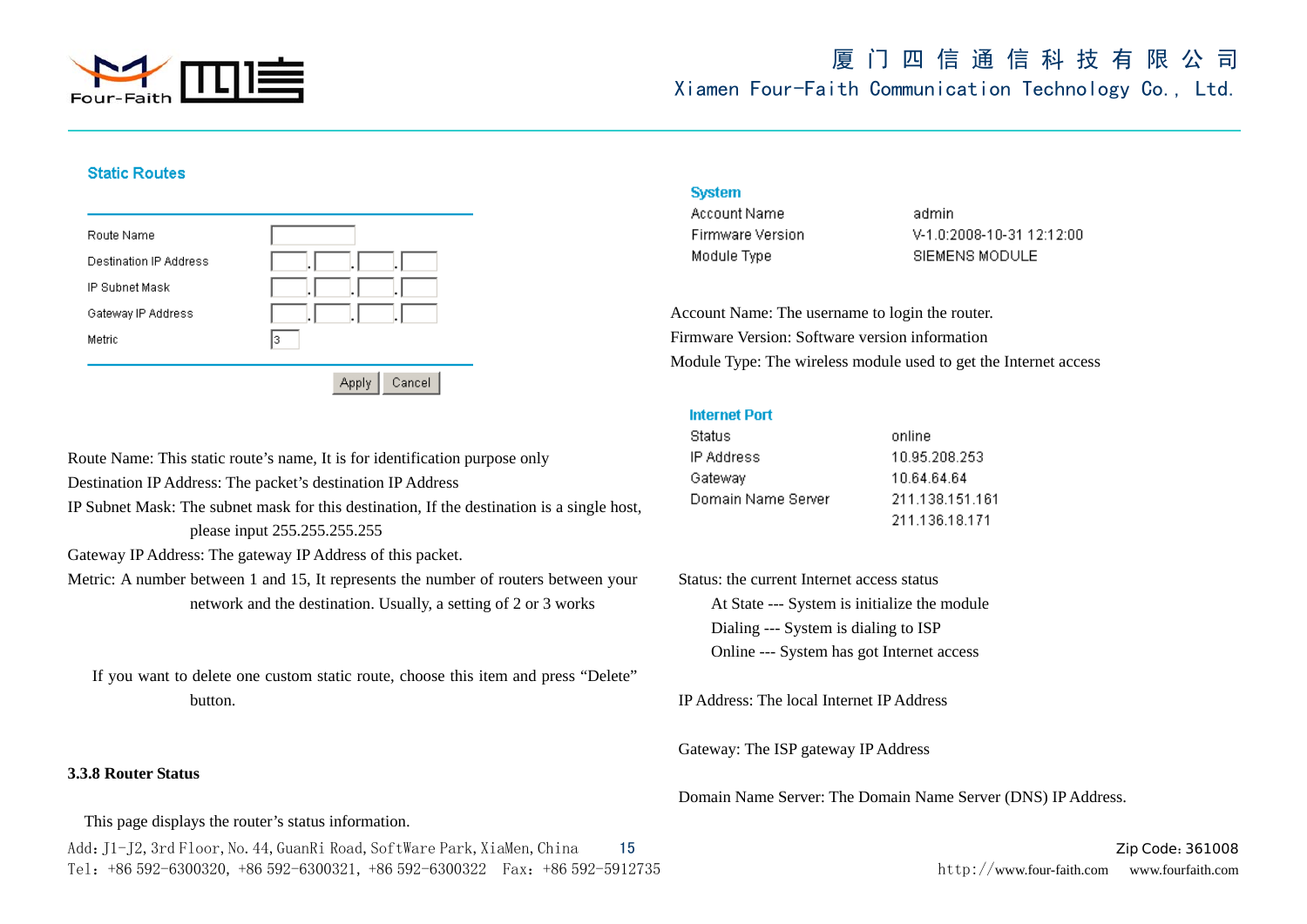

#### **LAN Port**

**IP Address** DHCP IP Subnet Mask 19216812 Enable 255.255.255.0

IP Address: the LAN port IP Address DHCP: the DHCP server status IP Subnet Mask: The LAN port subnet mask

#### **PPTP Client**

**Status** Interface Local Tunnel IP Remote Tunnel IP **Disable** 

Disable

Status: current PPTP client status.

Interface: The interface name of the PPTP tunnel when the tunnel is up. Local Tunnel IP: The local tunnel IP Address when the tunnel is up. Remote Tunnel IP: the PPTP server's tunnel IP Address when the tunnel is up.

#### **12TP Client**

**Status** Interface Local Tunnel IP Remote Tunnel IP

Status: current L2TP client status.

Add: J1-J2, 3rd Floor, No. 44, GuanRi Road, SoftWare Park, XiaMen, China 16 Zip Code:361008 Zip Code:361008 Tel:+86 592-6300320, +86 592-6300321, +86 592-6300322 Fax:+86 592-5912735 http://www.four-faith.com www.fourfaith.com Interface: The interface name of the L2TP tunnel when the tunnel is up. Local Tunnel IP: The local tunnel IP Address when the tunnel is up. Remote Tunnel IP: the L2TP server's (LNS) tunnel IP Address when the tunnel is up.

#### **3.3.9 Backup Settings**

 This function can save the router's current configuration to a file. You can restore the configuration with the file later.

Note:

 Please do not edit the saved file.If the file used to restore configuration is not correct, the router will restore to factory default setting.

### **Backup Settings**



 To save your configuration, click the "Backup" button, your browser will extract the configuration file from the router and will prompt you for a location on your computer to store the file. The default file name is "router-config.txt". You can also give the file a more meaningful name.

To restore your configuration from a saved file, enter the full path to the file on your computer or click the "Browse" button to browse to the file. When you have located it, click the "Restore" button to send the file to the router to restore configuration.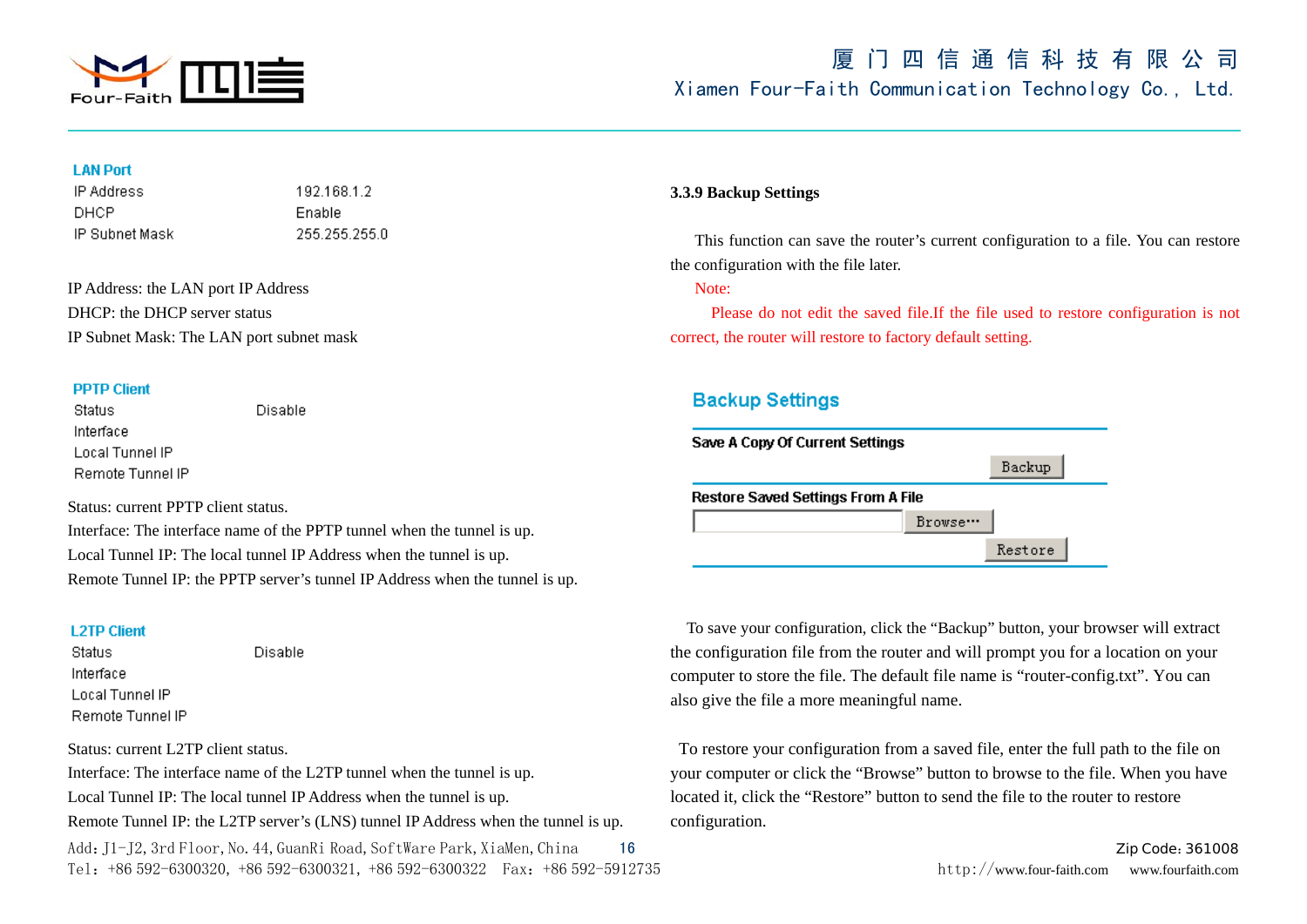

#### **3.3.10 Load Default**

**Load Default** 

**Load Factory Default Settings** 

Load Default

#### **Set Password**

| User Name           | admin           |
|---------------------|-----------------|
| Old Password        |                 |
| New Password        |                 |
| Repeat New Password |                 |
|                     | Cancel<br>Apply |

It is sometimes desirable to restore the router to the factory default settings. This can be done by using the "Load Default" function, which will restore all factory settings.

 To load default settings, please click the "Load Default" button. A prompt page will give you a choice to give up this operation or continue. Click "YES" button to load default and "No" to give up.

#### **Load Default**

Loading the Factory Default Settings will erase all the current settings.

Are you sure you want to do this?

 $Yes | No$ 

#### **3.3.11 Set Password**

The default username and password are both "admin".

 To change the username and password, type the new username, old password and new password.

Add: J1-J2, 3rd Floor, No. 44, GuanRi Road, SoftWare Park, XiaMen, China 17 Zip Code:361008 Tel:+86 592-6300320, +86 592-6300321, +86 592-6300322 Fax:+86 592-5912735 http://www.four-faith.com www.fourfaith.com

### **3.3.12 Logs**

 This function is used to debug the software, when there is some problem with the router, you can get the log information and send it to us to diagnose the problem. Normally this function should be disabled.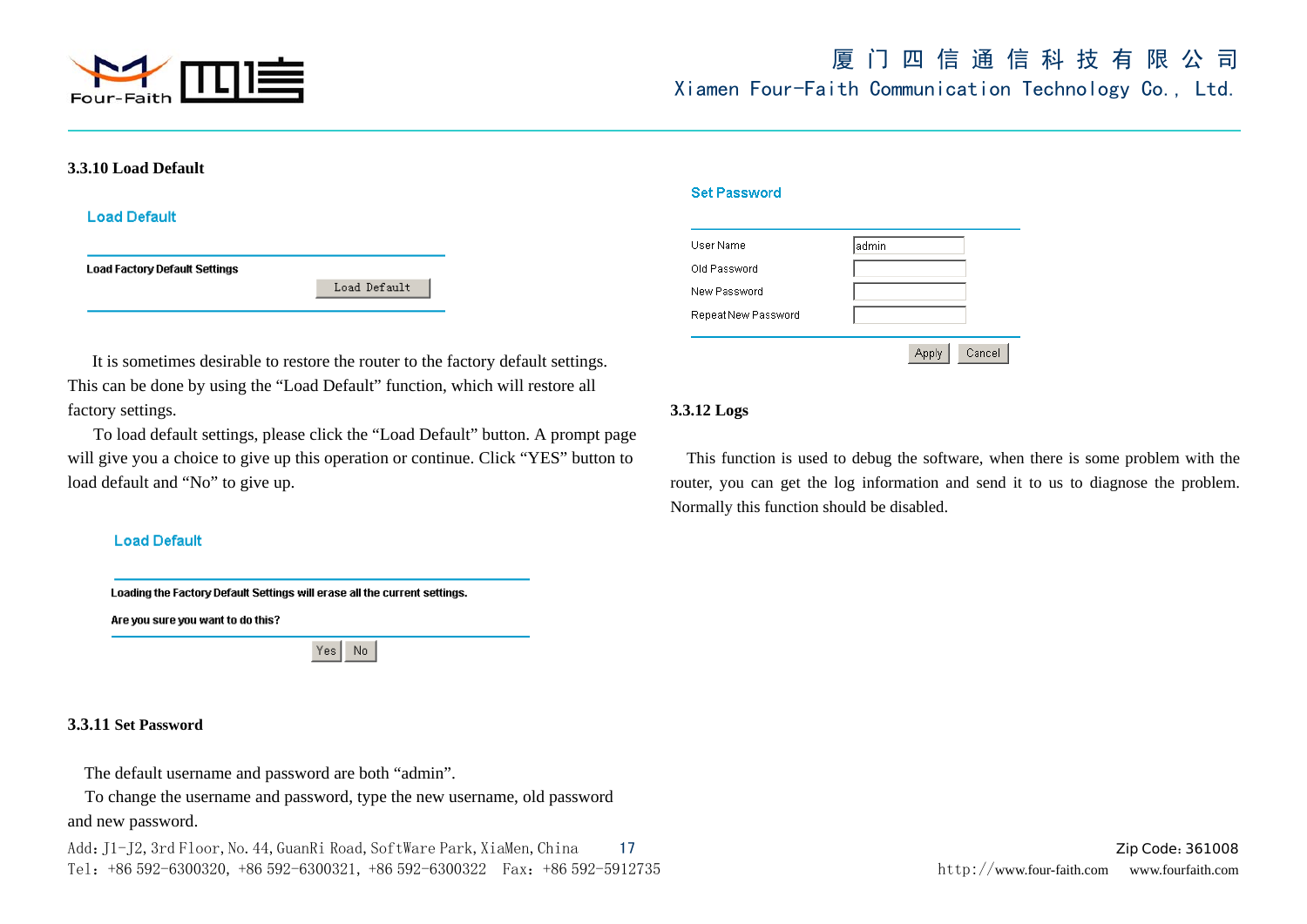

port with the supplied console cable. Then open hyper terminal with the following

#### Logs

|                      |                                             |                    | l30--->                                                                                                            |                         |  |           |  |          |  |        |  |
|----------------------|---------------------------------------------|--------------------|--------------------------------------------------------------------------------------------------------------------|-------------------------|--|-----------|--|----------|--|--------|--|
| Enable Log           | C Enable C Disable                          |                    | 80 21 01 04 00 1c 03 06 00 00 00 00 02 06 00                                                                       |                         |  |           |  |          |  |        |  |
| Log Way              | O Web © Console O Syslog 192 168 1          |                    | lo£ 01 81 06 00 00 00 00 83 06 00 00 00 00                                                                         |                         |  |           |  |          |  |        |  |
|                      | Apply                                       |                    | l30–––>                                                                                                            |                         |  |           |  |          |  |        |  |
|                      |                                             |                    | 80 21 01 04 00 1c 03 06 00 00 00 00 02 06 00                                                                       |                         |  |           |  |          |  |        |  |
|                      |                                             |                    | Of 01 81 06 00 00 00 00 83 06 00 00 00 00                                                                          |                         |  |           |  |          |  |        |  |
|                      |                                             |                    | l30--->                                                                                                            |                         |  |           |  |          |  |        |  |
|                      |                                             |                    | 80 21 01 04 00 1c 03 06 00 00 00 00 02 06 00                                                                       |                         |  |           |  |          |  |        |  |
|                      |                                             |                    | lo£ 01 81 06 00 00 00 00 83 06 00 00 00 00                                                                         |                         |  |           |  |          |  |        |  |
|                      |                                             |                    | l30–––>                                                                                                            |                         |  |           |  |          |  |        |  |
|                      |                                             |                    | 80 21 01 04 00 1c 03 06 00 00 00 00 02 06 00                                                                       |                         |  |           |  |          |  |        |  |
|                      |                                             |                    | Of 01 81 06 00 00 00 00 83 06 00 00 00 00                                                                          |                         |  |           |  |          |  |        |  |
|                      |                                             |                    | l30--->                                                                                                            |                         |  |           |  |          |  |        |  |
|                      |                                             |                    | 80 21 01 04 00 1c 03 06 00 00 00 00 02 06 00<br>Of 01 81 06 00 00 00 00 83 06 00 00 00 00                          |                         |  |           |  |          |  |        |  |
|                      |                                             |                    | ∣⊣∣                                                                                                                |                         |  |           |  |          |  |        |  |
|                      |                                             |                    |                                                                                                                    |                         |  |           |  |          |  |        |  |
| $\blacktriangleleft$ |                                             |                    |                                                                                                                    | <b>Refresh</b>          |  | Clear Log |  | Save Log |  |        |  |
|                      | Clear Log Save Log<br>Refresh               |                    |                                                                                                                    |                         |  |           |  |          |  |        |  |
|                      |                                             |                    |                                                                                                                    |                         |  |           |  |          |  |        |  |
|                      | Enable Log: Enable or disable this function | Console:           |                                                                                                                    |                         |  |           |  |          |  |        |  |
|                      | Log Way: there are three log ways           |                    |                                                                                                                    |                         |  |           |  |          |  |        |  |
| Web:                 |                                             | Enable Log         |                                                                                                                    | © Enable C Disable      |  |           |  |          |  |        |  |
|                      |                                             |                    |                                                                                                                    |                         |  |           |  |          |  |        |  |
|                      |                                             | Log Way            |                                                                                                                    | ○Web © Console ○ Syslog |  |           |  | 192      |  | .  168 |  |
|                      |                                             |                    |                                                                                                                    | <b>Apply</b>            |  |           |  |          |  |        |  |
| Enable Log           | ⊙ Enable O Disable                          |                    |                                                                                                                    |                         |  |           |  |          |  |        |  |
| Log Way              | ⊙Web C Console C Syslog                     | $192$   168<br>19. | The log message is output to the console port.                                                                     |                         |  |           |  |          |  |        |  |
|                      |                                             |                    | To use this way, you should connect the router's console port and your PC's serial                                 |                         |  |           |  |          |  |        |  |
|                      | <b>Apply</b>                                |                    | وسينتجع المناوعة والمناول والمستحين ووسطت والمعاون والمتحدث والمتحدث والمحافظ والمستحدث والمناول والمناوب والمراجع |                         |  |           |  |          |  |        |  |

serial port settings:

Baud : 115200 bps

The log message is displayed on this web page. You can save the log message to a file by click "Save Log" button.

Add: J1-J2, 3rd Floor, No. 44, GuanRi Road, SoftWare Park, XiaMen, China 18 Zip Code:361008 Tel:+86 592-6300320, +86 592-6300321, +86 592-6300322 Fax:+86 592-5912735 http://www.four-faith.com www.fourfaith.com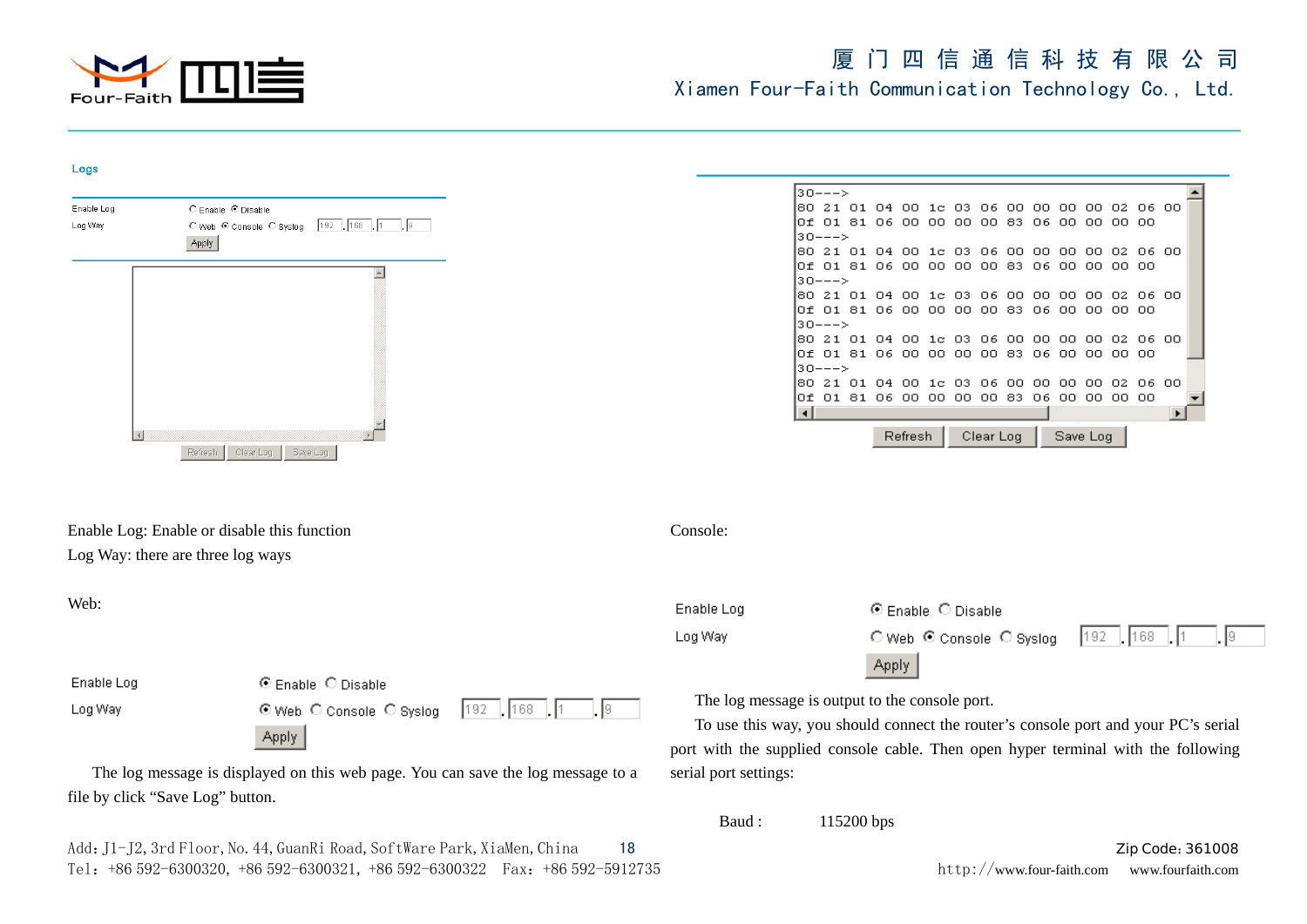

| Databit:      | 8    |
|---------------|------|
| Parity:       | None |
| Stopbit:      |      |
| Flow control: | None |

When you configure the serial port settings , press "call" button ,The router log message will be displayed.

| $if = HyperTerminal$                                                                                                            | $  D $ $\times$ |
|---------------------------------------------------------------------------------------------------------------------------------|-----------------|
| File Edit View Call Transfer Help                                                                                               |                 |
| $D \in \mathbb{Z}$ . $D \cap \mathbb{Z}$                                                                                        |                 |
| ff 03 80 21 04 09 00 0a 02 06 00 2d 0f 01<br>∦a rela resa re=a r<br>$24---$                                                     |                 |
| 80 21 01 0a 00 16 03 06 00 00 00 00 81 06 0a 0b   .!<br>0c 0d 83 06 0a 0b 0c 0e<br>$\leftarrow -8$                              |                 |
| ff 03 80 21 01 03 00 04<br>11<br>$6 \rightarrow -$                                                                              |                 |
| 80 21 02 03 00 04<br>$\mathbf{1}$ and $\mathbf{1}$ and $\mathbf{1}$<br>$\leftarrow -26$                                         |                 |
| ff 03 80 21 03 0a 00 16 03 06 0a 5f b2 51 81 06   !0<br>d3 8a 97 a1 83 06 d3 88 12 ab<br>.<br>$24---$ >                         |                 |
| 97 a1 83 06 d3 88 12 ab<br>$\leftarrow -26$                                                                                     |                 |
| ff 03 80 21 02 0b 00 16 03 06 0a 5f b2 51 81 06   !0.<br>d3 8a 97 a1 83 06 d3 88 12 ab<br>dial success, local $ip:10.95.178.81$ |                 |
| set remote 10.64.64.64                                                                                                          |                 |
| CAPS<br>SCROLL<br>Auto detect (115200 8-N-1)<br>NUM<br>Print echo<br>Capture<br>Connected 0:57:44                               | //              |

You can capture the log message into a file:

From the menu, choose "Transfer"  $\rightarrow$ "capture text"

|         | Capture Text                 |        |  |  |  |  |  |  |  |
|---------|------------------------------|--------|--|--|--|--|--|--|--|
| Folder: | C:\my-hypertrm\HyperTerminal |        |  |  |  |  |  |  |  |
| File:   | d:\ff-router-log.txt         |        |  |  |  |  |  |  |  |
|         | Start                        | Cancel |  |  |  |  |  |  |  |

Input the log file name and press "start" button, the output message are now stored in the log file.

When enough message captured, you can stop capturing: From the menu, choose "Transfer" $\rightarrow$ "capture text" $\rightarrow$ "stop"

Syslog:

| Enable Log | $\odot$ Enable $\odot$ Disable          |  |
|------------|-----------------------------------------|--|
| Log Way    | ○Web ○ Console ● Syslog   192   168   0 |  |
|            | Apply                                   |  |

 The log message is output to a syslog server, if choose this way, you should input a syslog server's IP Address and run a syslog server program on it. .

#### **3.3.13 Misc**

 Normally, the four-faith web config tool listens on port 80. If you want to change listening port, please configure "web config port" item.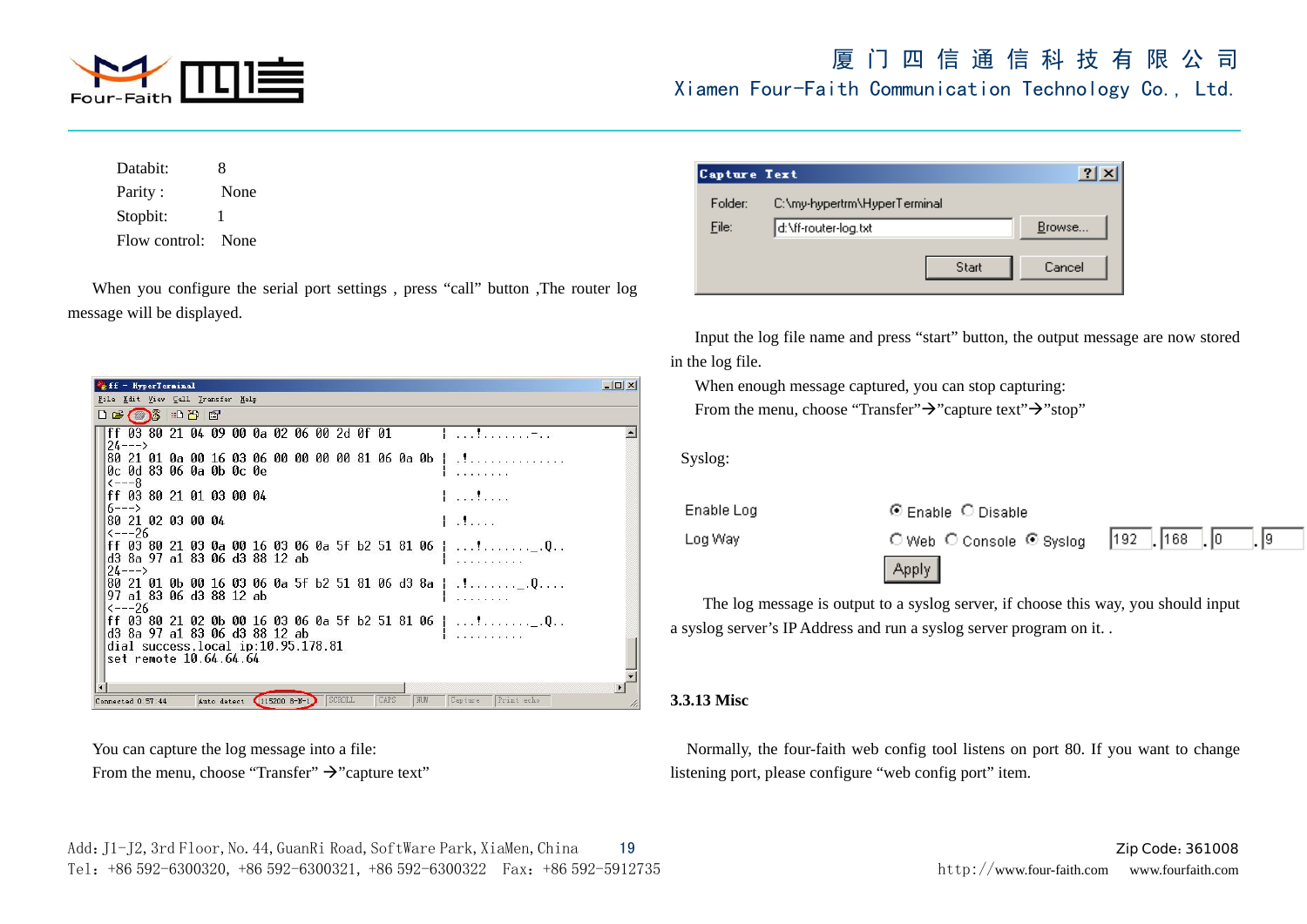

| Web Config Port                                            | 180                                                               | Password: Password to log into the PPTP Server.      |                                                                                                   |
|------------------------------------------------------------|-------------------------------------------------------------------|------------------------------------------------------|---------------------------------------------------------------------------------------------------|
|                                                            | Apply                                                             |                                                      |                                                                                                   |
|                                                            |                                                                   | 3.3.15 L2TP Client                                   |                                                                                                   |
|                                                            | To reboot the router, press the "Reboot" button.                  |                                                      |                                                                                                   |
|                                                            |                                                                   | <b>L2TP Client</b>                                   |                                                                                                   |
| Reboot System                                              | Reboot                                                            |                                                      |                                                                                                   |
|                                                            |                                                                   | $\boxdot$ Enable L2TP Client<br>L2TP Server IP (LNS) |                                                                                                   |
| 3.3.14 PPTP Client                                         |                                                                   | Local Tunnel IP                                      | 222<br> . 33 <br>19<br> 43 <br>⊙ Auto C Fixed IP                                                  |
|                                                            |                                                                   | User Name                                            | test.                                                                                             |
| <b>PPTP Client</b>                                         |                                                                   | Password                                             |                                                                                                   |
|                                                            |                                                                   |                                                      |                                                                                                   |
| $\boxtimes$ Enable PPTP Client                             |                                                                   |                                                      | Apply<br>Cancel                                                                                   |
| PPTP Server IP                                             | $ 222 $ . 33<br> 43<br>19                                         |                                                      |                                                                                                   |
| Local Tunnel IP                                            | ⊙ Auto C Fixed IP                                                 |                                                      |                                                                                                   |
| User Name                                                  | test.                                                             |                                                      |                                                                                                   |
| Password                                                   |                                                                   |                                                      | Enable L2TP Client: Enable or disable L2TP Client function                                        |
|                                                            |                                                                   | L2TP Server IP (LNS):<br>Local Tunnel IP:            | The L2TP server's IP Address<br>The local tunnel IP Address, if you choose "Auto", the Address is |
|                                                            | Cancel<br>Apply                                                   |                                                      | allocated by the L2TP Server dynamically. You can also use the                                    |
|                                                            |                                                                   |                                                      | fixed local tunnel IP if the L2TP Server support                                                  |
| Enable PPTP Client: Enable or disable PPTP Client function |                                                                   |                                                      | User Name: Username to login the L2TP Server.                                                     |
| <b>PPTP Server IP:</b><br>The PPTP server's IP Address     |                                                                   |                                                      | Password: Password to login the L2TP Server.                                                      |
| Local Tunnel IP:                                           | The local tunnel IP Address, if you choose "Auto", the Address is |                                                      |                                                                                                   |
|                                                            | allocated by the PPTP Server dynamically. You can also use the    |                                                      |                                                                                                   |
| fixed local tunnel IP if the PPTP Server support           |                                                                   | 3.3.16 Dynamic DNS                                   |                                                                                                   |
|                                                            | User Name: Username to login the PPTP Server.                     |                                                      |                                                                                                   |

Add: J1-J2, 3rd Floor, No. 44, GuanRi Road, SoftWare Park, XiaMen, China 20 Zip Cole:361008 Zip Code:361008 Tel: +86 592-6300320, +86 592-6300321, +86 592-6300322 Fax: +86 592-5912735 http://www.four-faith.com www.fourfaith.com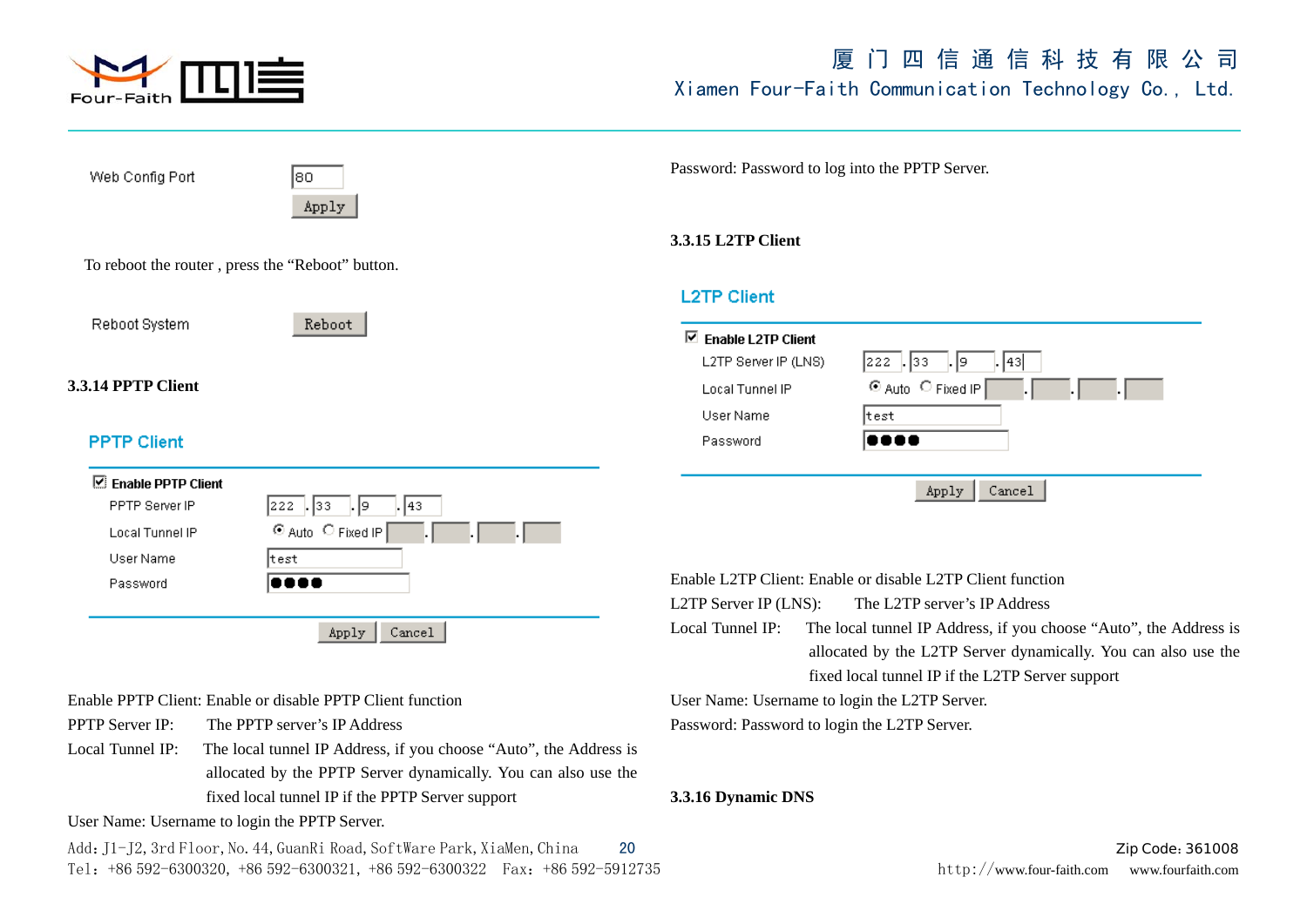

If your network has a permanently assigned IP address, you can register a domain name and have that name linked with your IP address by public Domain Name Servers (DNS). However, if your Internet account uses a dynamically assigned IP address, you will not know in advance what your IP address will be, and the address can change frequently. In this case, you can use a commercial dynamic DNS service, which will allow you to register your domain to their IP address, and will forward traffic directed at your domain to your frequently-changing IP address.

 The four-faith router currently support 88ip(www.88ip.net) and 3322(www.3322.org) Dynamic DNS provider.

#### 88ip:

### **Dynamic DNS**



#### Enable Dynamic DNS Service: Enable DDNS service

Service Provider: the DDNS service provider

Add: J1-J2, 3rd Floor, No. 44, GuanRi Road, SoftWare Park, XiaMen, China 21 Zip Cole:361008 Zip Code:361008 Tel:+86 592-6300320, +86 592-6300321, +86 592-6300322 Fax:+86 592-5912735 http://www.four-faith.com www.fourfaith.com

Host Name: The 88ip provider's server hostname Backup Host Name: The 88ip provider's backup server hostname User Name: Your 88ip account username Password: Your 88ip account password Update Interval: The time interval of IP Address update, unit is second

3322:

### **Dynamic DNS**



Enable Dynamic DNS Service: Enable DDNS service Service Provider: the DDNS service provider Host Name: The 3322 provider's server hostname Customer Domain: Your custom 3322 domain name. User Name: Your 3322 account username Password: Your 3322 account password Update Interval: The time interval of IP Address update. The "Show Status" button is used to display the current DDNS status.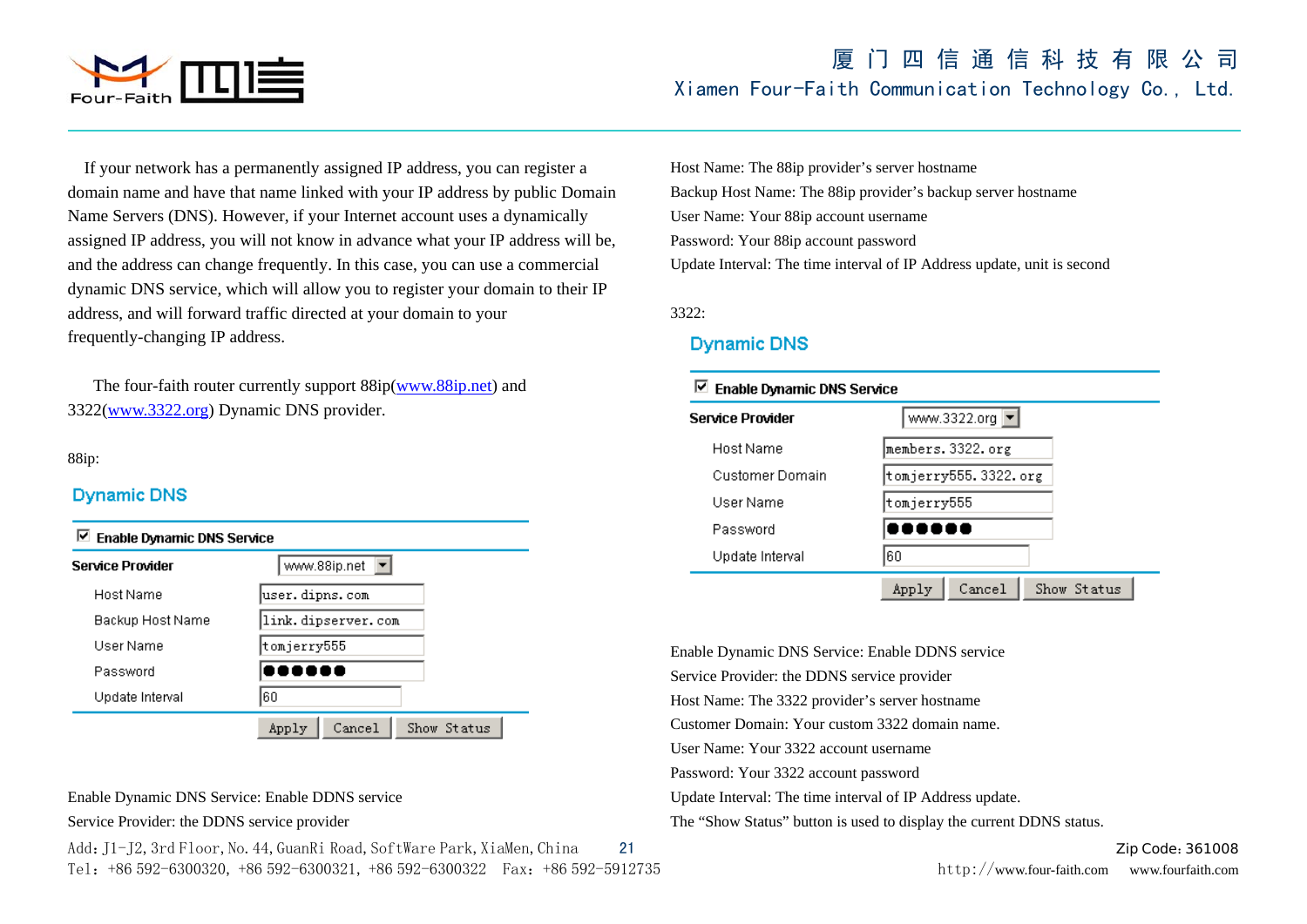

| DDNS Status - Mozilla Firefox<br>ез                   |  |
|-------------------------------------------------------|--|
| http://192.168.0.1/ddnsresult.asp                     |  |
| 3322 update success domain now point to 10.95.207.236 |  |
|                                                       |  |
|                                                       |  |
|                                                       |  |
|                                                       |  |
| Done                                                  |  |

 The above DDNS status page shows the domain name tomjerry555.3322.org now point to IP Address 10.95.207.236

#### **3.3.17 Serial Settings**

There is a console port on Four-Faith router. Normally, this port is used to debug the router. This port can also be used as a serial port. The router has embedded a serial to TCP program. The data sent to the serial port is encapsulated by TCP/IP protocol stack and then is sent to the destination server. This function can work as a Four-Faith DTU (Data Terminal Unit). Please refer www.four-faith.com for more information about this product.

### Add: J1-J2, 3rd Floor, No. 44, GuanRi Road, SoftWare Park, XiaMen, China 22 Zip Code:361008 Zip Code:361008 Tel:+86 592-6300320, +86 592-6300321, +86 592-6300322 Fax:+86 592-5912735 http://www.four-faith.com www.fourfaith.com

### **Serial Settings**



Baudrate: The serial port's baudrate

Databit: The serial port's databit

Parity: The serial port's parity

Stopbit: The serial port's stopbit

Flow Control: The serial port's flow control type.

Enable Serial TCP Function: Enable the serial to TCP function

Protocol Type: The protocol type to transmit data.

 UDP(DTU) – Data transmit with UDP protocol , work as a Four-Faith DTU which has application protocol and hear beat mechanism.

Pure UDP – Data transmit with standard UDP protocol.

 TCP(DTU) -- Data transmit with TCP protocol , work as a Four-Faith DTU which has application protocol and hear beat mechanism.